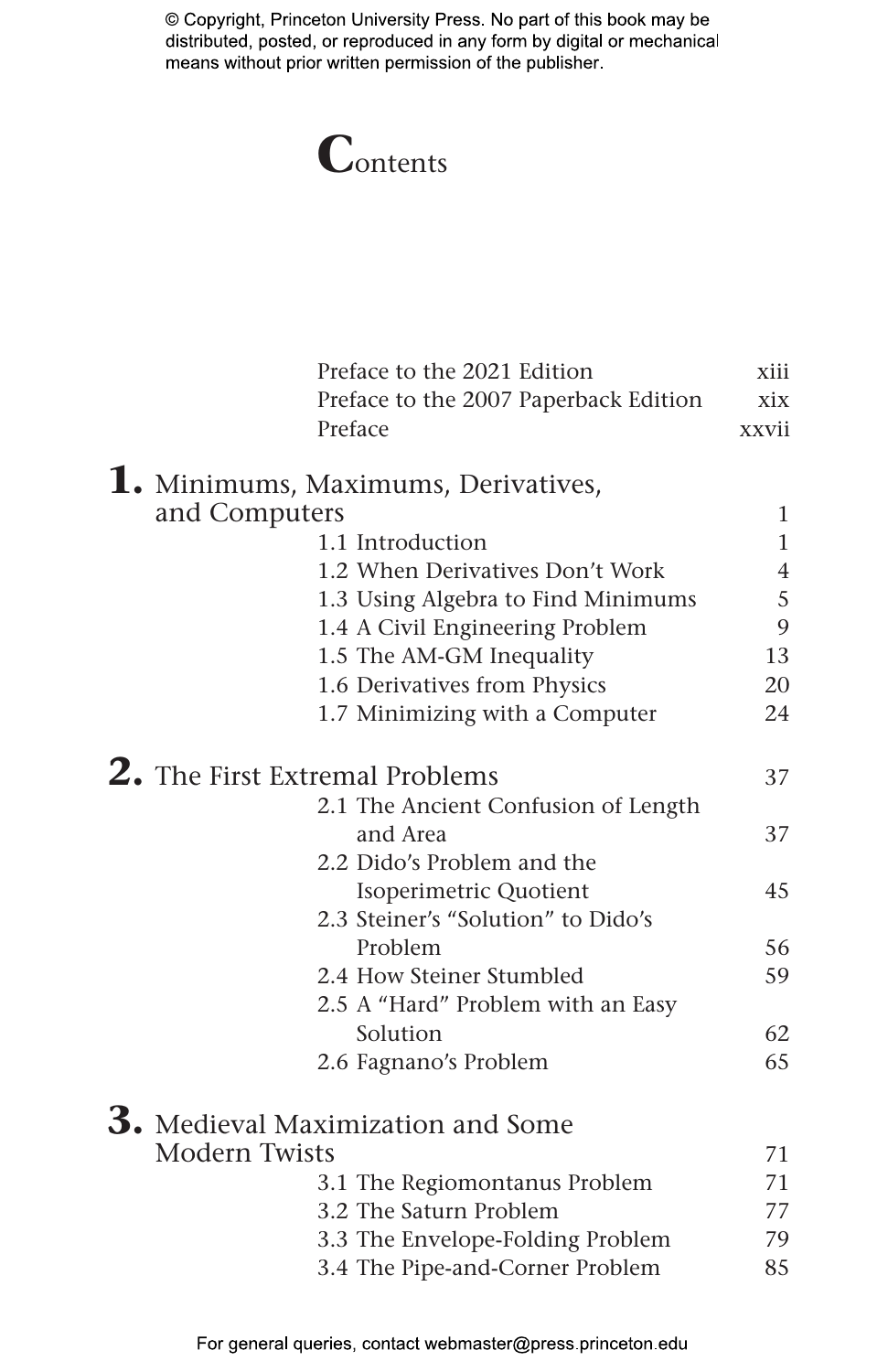| 3.5 Regiomontanus Redux                                     | 89  |
|-------------------------------------------------------------|-----|
| 3.6 The Muddy Wheel Problem                                 | 94  |
| $\boldsymbol{4.}$ The Forgotten War of Descartes and Fermat | 99  |
| 4.1 Two Very Different Men                                  | 99  |
| 4.2 Snell's Law                                             | 101 |
| 4.3 Fermat, Tangent Lines, and                              |     |
| Extrema                                                     | 109 |
| 4.4 The Birth of the Derivative                             | 114 |
| 4.5 Derivatives and Tangents                                | 120 |
| 4.6 Snell's Law and the Principle                           |     |
| of Least Time                                               | 127 |
| 4.7 A Popular Textbook Problem                              | 134 |
| 4.8 Snell's Law and the Rainbow                             | 137 |
| 5. Calculus Steps Forward, Center Stage                     | 140 |
| 5.1 The Derivative: Controversy                             |     |
| and Triumph                                                 | 140 |
| 5.2 Paintings Again, and Kepler's                           |     |
| Wine Barrel                                                 | 147 |
| 5.3 The Mailable Package Paradox                            | 149 |
| 5.4 Projectile Motion in a                                  |     |
| <b>Gravitational Field</b>                                  | 152 |
| 5.5 The Perfect Basketball Shot                             | 158 |
| 5.6 Halley's Gunnery Problem                                | 165 |
| 5.7 De L'Hospital and His Pulley                            |     |
| Problem, and a New Minimum                                  |     |
| Principle                                                   | 171 |
| 5.8 Derivatives and the Rainbow                             | 179 |
| <b>6.</b> Beyond Calculus                                   | 200 |
| 6.1 Galileo's Problem                                       | 200 |
| 6.2 The Brachistochrone Problem                             | 210 |
| 6.3 Comparing Galileo and Bernoulli                         | 221 |
| 6.4 The Euler-Lagrange Equation                             | 231 |
| 6.5 The Straight Line and the                               |     |
| Brachistochrone                                             | 238 |
| 6.6 Galileo's Hanging Chain                                 | 240 |
| 6.7 The Catenary Again                                      | 247 |
|                                                             |     |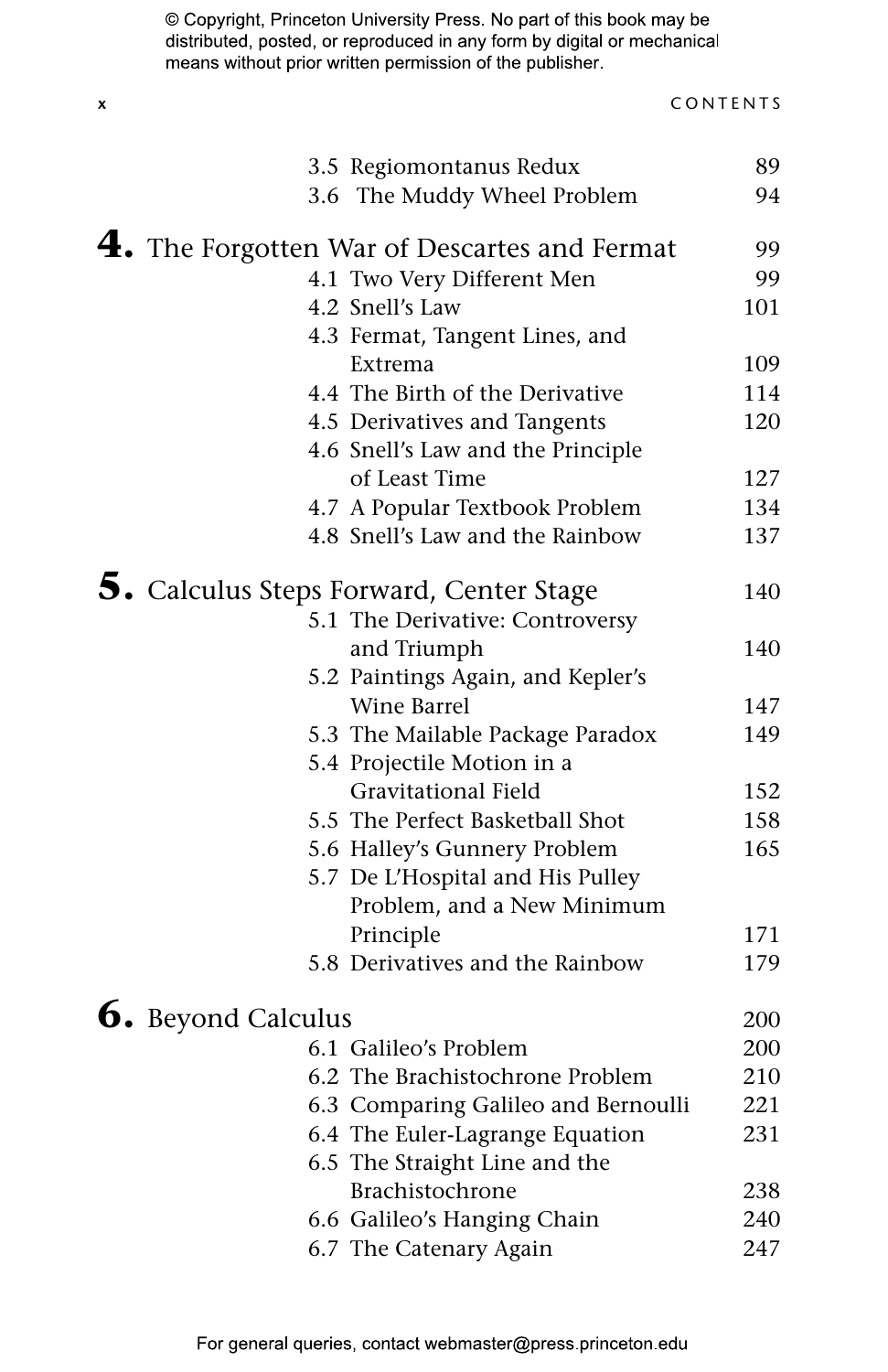| © Copyright, Princeton University Press. No part of this book may be    |
|-------------------------------------------------------------------------|
| distributed, posted, or reproduced in any form by digital or mechanical |
| means without prior written permission of the publisher                 |

#### CONTENTS **x i**

| 6.8 The Isoperimetric Problem,          |     |  |
|-----------------------------------------|-----|--|
| Solved (at last!)                       | 251 |  |
| 6.9 Minimal Area Surfaces, Plateau's    |     |  |
| Problem, and Soap Bubbles               | 259 |  |
| 6.10 The Human Side of Minimal Area     |     |  |
| <b>Surfaces</b>                         | 271 |  |
| <b>7.</b> The Modern Age Begins         |     |  |
| 7.1 The Fermat/Steiner Problem          | 279 |  |
| 7.2 Digging the Optimal Trench,         |     |  |
| Paving the Shortest Mail Route,         |     |  |
| and Least-Cost Paths through            |     |  |
| Directed Graphs                         | 286 |  |
| 7.3 The Traveling Salesman Problem      | 293 |  |
| 7.4 Minimizing with Inequalities        |     |  |
| (Linear Programming)                    | 295 |  |
| 7.5 Minimizing by Working Backwards     |     |  |
| (Dynamic Programming)                   | 312 |  |
| Appendix A. The AM-GM Inequality        | 331 |  |
| Appendix B. The AM-QM Inequality,       |     |  |
| and Jensen's Inequality                 | 334 |  |
| Appendix C. "The Sagacity of            |     |  |
| the Bees"                               | 342 |  |
| <b>Appendix D.</b> Every Convex Figure  |     |  |
| Has a Perimeter Bisector                | 345 |  |
| <b>Appendix E.</b> The Gravitational    |     |  |
| Free-Fall Descent Time along            |     |  |
| a Circle                                | 347 |  |
| <b>Appendix F.</b> The Area Enclosed by |     |  |
| a Closed Curve                          | 352 |  |
| Appendix G. Beltrami's Identity         | 359 |  |
| Appendix H. The Last Word on the        |     |  |
| Lost Fisherman Problem                  | 361 |  |
| Appendix I. Solution to the New         |     |  |
| Challenge Problem                       | 364 |  |
| Acknowledgments                         | 367 |  |
| Index                                   | 369 |  |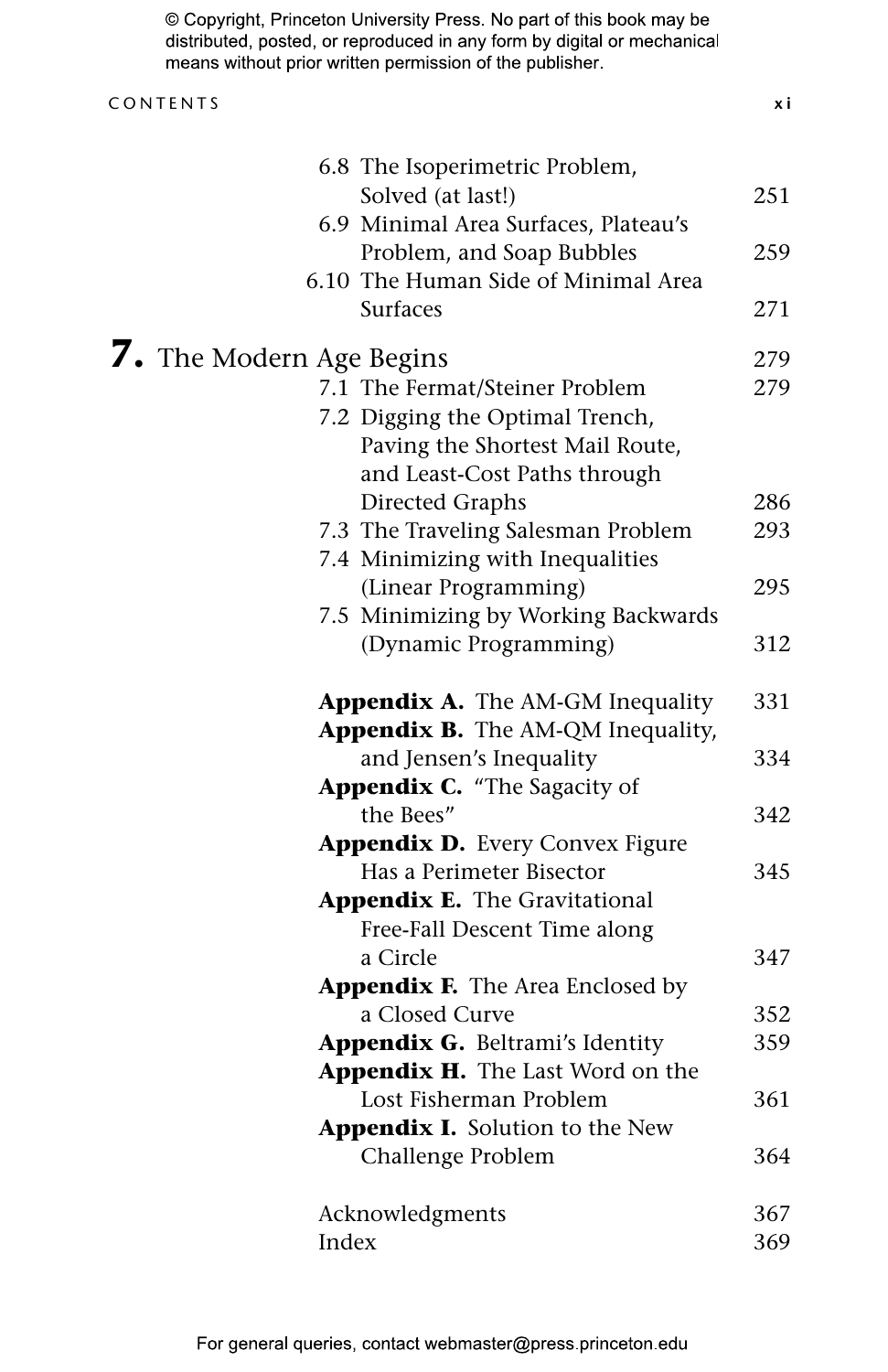# **1.** Minimums, Maximums, Derivatives, and Computers

### **1.1 Introduction**

This book has been written from the practical point of view of the engineer, and so you'll see few rigorous proofs on any of the pages that follow. As important as such proofs are in modern mathematics, I make no claims for rigor in this book (plausibility and/or direct computation are the themes here), and if absolute rigor is what you are after, well, you have the wrong book. Sorry!

Why, you may ask, are *engineers* interested in minimums? That question could be given a very long answer, but instead I'll limit myself to just two illustrations (one serious and one not, perhaps, quite as serious). Consider first the problem of how to construct a gadget that has a fairly short operational lifetime and which, during that lifetime, must perform flawlessly. Short lifetime and low failure probability are, as is often the case in engineering problems, potentially conflicting specifications: the first suggests using low-cost material(s) since the gadget doesn't last very long, but using cheap construction may result in an unacceptable failure rate. (An example from everyday life is the ordinary plastic trash bag—how thick should it be? The bag is soon thrown away, but we definitely will be unhappy if it fails too soon!) The trash bag engineer needs to calculate the minimum thickness that still gives acceptable performance.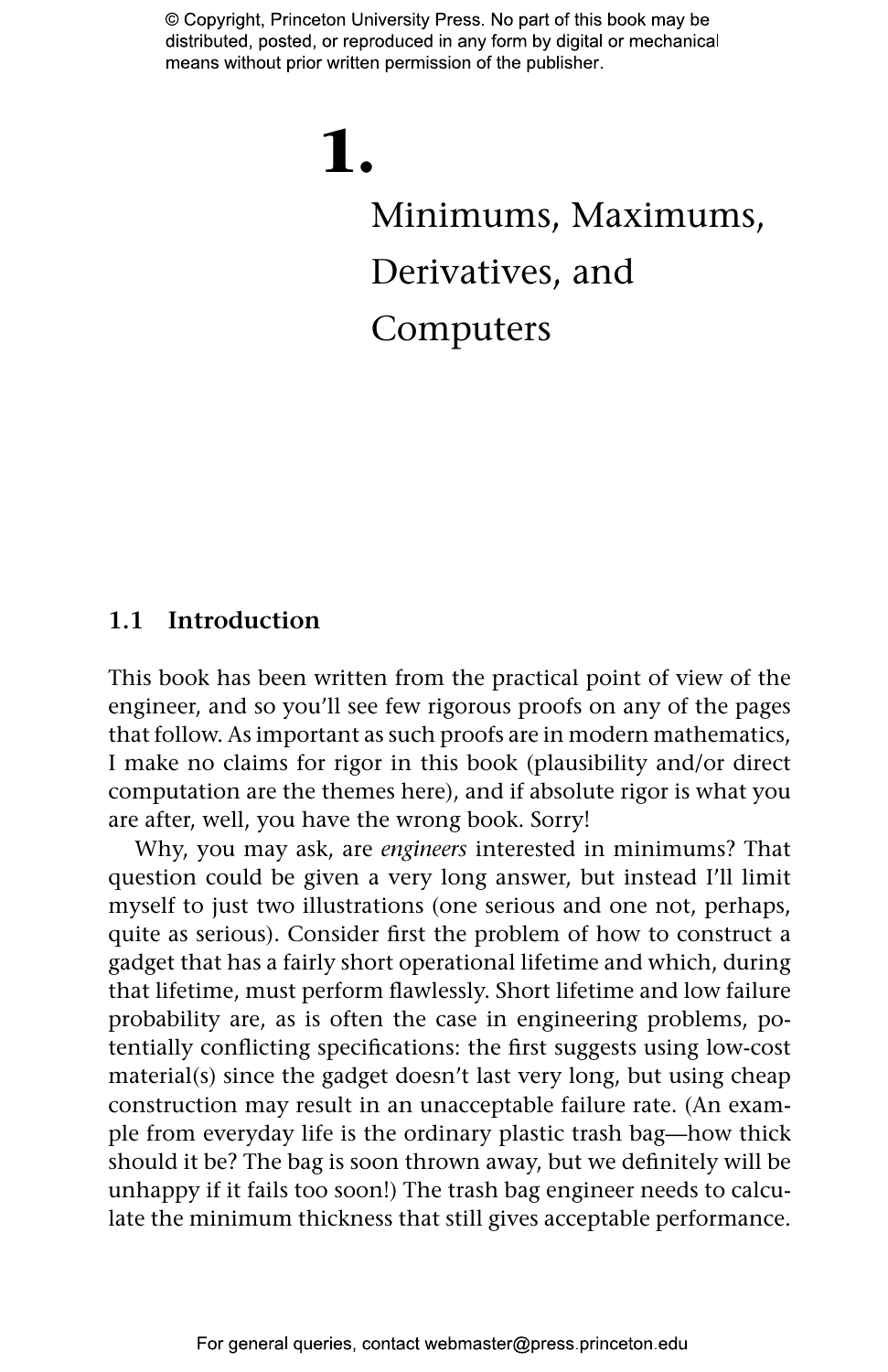**2** CHAPTER 1

For my second example, let me take you back to May 1961, to the morning the astronaut Alan Shepard lay on his back atop the rocket that would make him America's first man in space. He was very brave to be there, as previous unmanned launches of the same type of rocket had shown a disturbing tendency to explode into stupendous fireballs. When asked what he had been thinking just before blastoff, he replied "I was thinking that the whole damn thing had been built by the lowest bidder."

This book is a math history book, and the history of minimums starts centuries before the time of Christ. So, soon, I will be starting at the beginning of our story, thousands of years in the past. But before we climb into our time machine and travel back to those ancient days, there are a few modern technical issues I want to address first.

First, to write a book on minimums might seem to be a bit narrow; why not include maximums, too? Why not write a history of *extremas*, instead? Well, of course minimums and maximums are indeed certainly intimately connected, since a maximum of  $y(x)$  is a minimum of  $-y(x)$ . To be honest, the reason for the book's title is simply that I couldn't think of one I could use with extrema as catchy as is "When Least Is Best." I did briefly toy with "When Extrema Are *xxx*" with the *xxx* replaced with *exotic*, *exciting,* and even (for a while, in a temporary fit of marketing madness that I hoped would attract Oprah's attention), *erotic*. Or even "Minimums Are from Venus, Maximums Are from Mars." But all of those (certainly the last one) are dumb, and so it stayed "When Least Is Best." There will be times, however, when I will discuss maximums, too. And now and then we'll use a computer as well.

For example, consider the problem of finding the maximum value of the rather benign-looking function

$$
y(x) = 3\cos(4\pi x - 1.3) + 5\cos(2\pi x + 0.5).
$$

Some students answer too quickly and declare the maximum value is 8, believing that for some value of *x* the individual maximums of the two cosine terms will add. That is not the case, however, since it is equivalent to saying that there is some  $x = \hat{x}$  such that

$$
4\pi \hat{x} - 1.3 = 2\pi n
$$

$$
2\pi \hat{x} + 0.5 = 2\pi k,
$$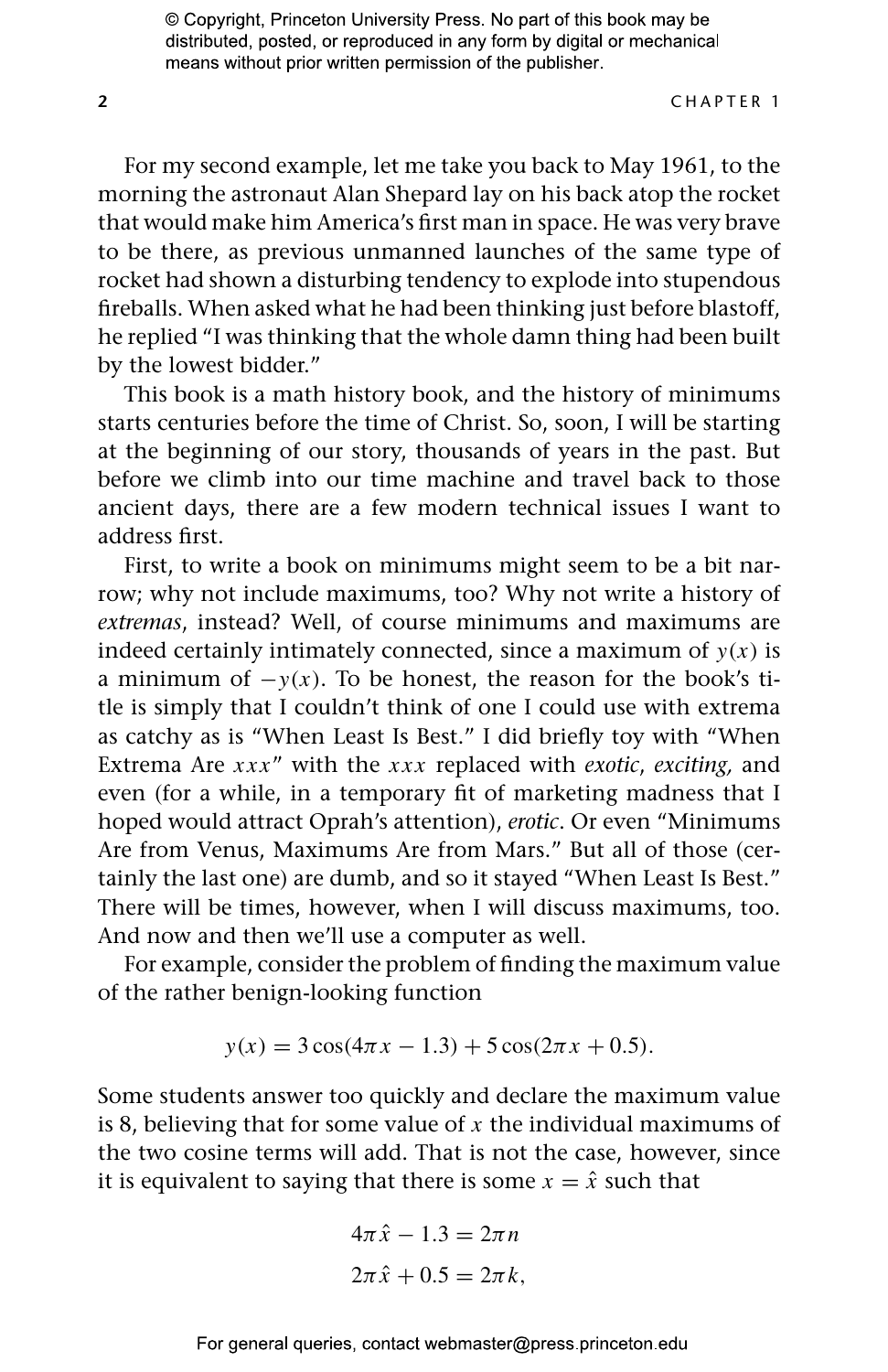MINIMUMS AND MAXIMUMS **3**

where *n* and *k* are integers. That is, those students are assuming there is an *x*ˆ such that

$$
\hat{x} = \frac{2\pi n + 1.3}{4\pi} = \frac{2\pi k - 0.5}{2\pi}, \qquad n \text{ and } k \text{ integers.}
$$

Thus,

$$
2n\pi + 1.3 = 4\pi k - 1,
$$

or

$$
2.3 = 4\pi k - 2\pi n = 2\pi (2k - n),
$$

or

$$
\pi = \frac{2.3}{2(2k - n)} = \frac{23}{20(2k - n)}.
$$

But if this is actually so, then as *n* and *k* are integers we would have *π* as the ratio of integers, i.e., *π* would be a rational number. Since 1761, however,  $\pi$  has been known to be irrational and so there are no integers *n* and *k*. And that means there is no  $\hat{x}$  such that  $y(\hat{x}) = 8$ , and so  $v_{\text{max}}(x) < 8$ .

Well, then, what *is y*max*(x)*? Is it perhaps *close* to 8? You might try setting the derivative of  $y(x)$  to zero to find  $\hat{x}$ , but that quickly leads to a mess. (Try it.) The best approach, I think, is to just numerically study  $y(x)$  and watch what it does. The result is that  $y_{max}(x)$  = 5*.*7811, significantly less than 8. My point in showing you this is twofold. First, a computer is often quite useful in minimum studies (and we will use computers a lot in this book). Second, taking the derivative of something and setting it equal to zero is *not* always what you have to do when finding the extrema of a function.

An amusing (and perhaps, for people who like to camp, even useful) example of this is provided by the following little puzzle. Imagine that you have been driving for a long time along a straight road that borders an immense, densely wooded area. It looks enticing, and so you park your car on the side of the road and hike into the woods for a mile along a straight line perpendicular to the road. The woods are very dense (you instantly lose sight of the road when you are just one step into the woods), and after a mile you are exhausted.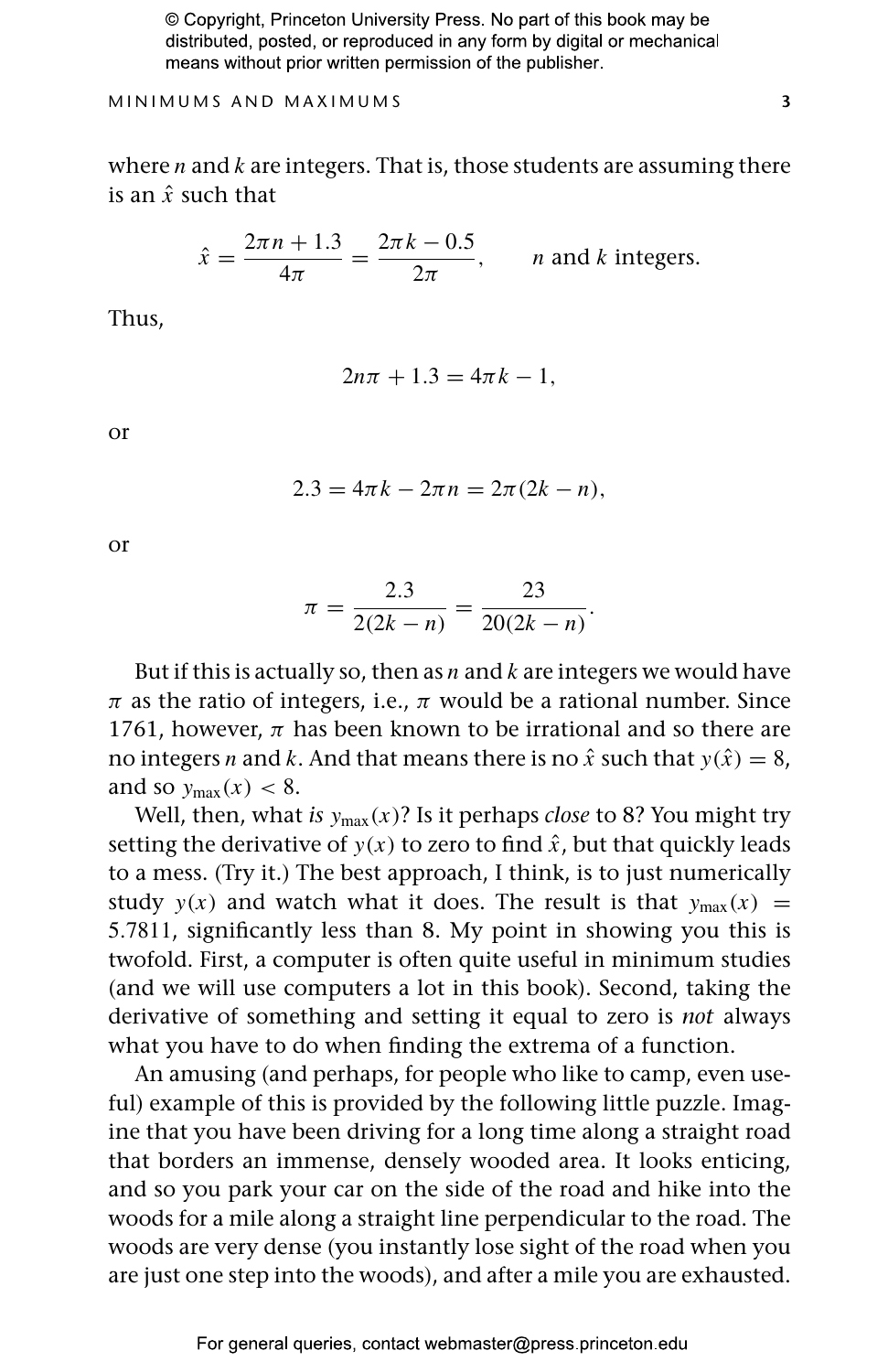#### **4** CHAPTER 1

You call it a day and camp overnight. When you get up the next morning, however, you've completely lost your bearings and don't know which direction to go to get back to your car. You could, if you panic, wander around in the woods indefinitely! But there *is* a way to travel that absolutely guarantees that you will arrive back at your car's *precise location* after walking a certain maximum distance (it might take even less). How do you walk out of the woods, and what is the maximum distance you would have to walk? The answer requires only simple geometry—if you are stumped the answer is at the end of this chapter.

#### **1.2 When Derivatives Don't Work**

Here's another example of a minimization problem for which calculus is not only *not* required, but in fact seems not to be able to solve. Suppose we have the real line before us (labeled as the *x*-axis), stretching from −∞ to +∞. On this line there are marked *n* points, labeled in increasing value as  $x_1 < x_2 < \cdots < x_n$ . Let's assume all the  $x_i$  are finite (in particular  $x_1$  and  $x_n$ ), and so the interval of the *x*-axis that contains all *n* points is finite in length. Now, somewhere (anywhere) on the finite *x*-axis we mark one more point (let's call it *x*). We wish to pick *x* so that the sum of the distances between *x* and all of the original points is minimized. That is, we wish to pick *x* so that

$$
S = |x - x_1| + |x - x_2| + \cdots + |x - x_n|
$$

is minimized. I've used absolute-value signs on each term to insure each *distance* is non-negative, independent of where *x* is, either to the left or to the right of a given  $x_i$ . Those absolute-value signs may seem to badly complicate matters, but that's not so. Here's why.

First, focus your attention on the two points that mark the ends of the interval,  $x_1$  and  $x_n$ . The sum of the distances between x and  $x_1$ , and between *x* and  $x_n$ , is

$$
|x - x_1| + |x - x_n|
$$

and this is *at least*  $|x_1 - x_n|$ . If  $x > x_n$ , or if  $x < x_1$  (i.e., if x is outside the interval), then strict *in*equality holds, but if x is *anywhere* inside the interval (i.e.,  $x_1 \le x \le x_n$ ) then equality holds. Thus, the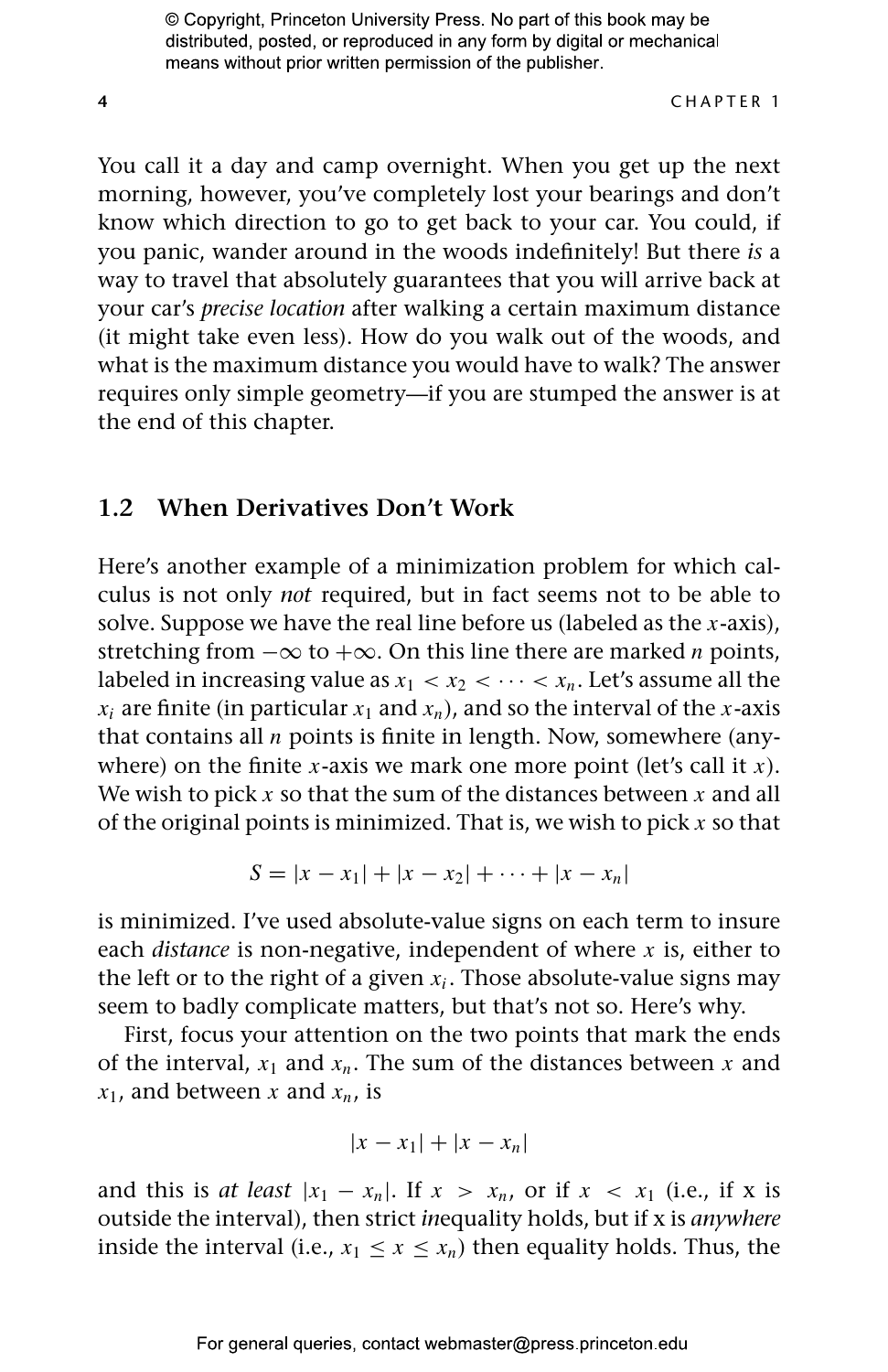MINIMUMS AND MAXIMUMS **5**

minimum value of |*x*−*x*1|+|*x*−*xn*| is achieved by placing x anywhere between  $x_1$  and  $x_n$ .

Next, shift your attention to the two points *x*<sub>2</sub> and *x*<sub>n−1</sub>. We can repeat the above argument, without modification, to conclude that the minimum value of  $|x - x_2| + |x - x_{n-1}|$  is achieved when *x* is *anywhere* between  $x_2$  and  $x_{n-1}$ . Note that this automatically satisfies the condition for minimizing the value of  $|x - x_1| + |x - x_n|$ , i.e., placing *x* anywhere between  $x_2$  and  $x_{n-1}$  minimizes  $|x - x_1| + |x - x_2|$  $|x_2|+|x-x_{n-1}|+|x-x_n|$ . You can now see that we can repeat this line of reasoning, over and over, to conclude

 $|x - x_3| + |x - x_{n-2}|$  is minimized by placing *x anywhere* between  $x_3$  and  $x_{n-2}$ ,  $|x - x_4| + |x - x_{n-3}|$  is minimized by placing *x anywhere* between  $x_4$  and  $x_{n-3}$ , *. . .*

and finally, if we suppose that *n* is an *even* number of points, then

 $|x - x_{\frac{n}{2}}| + |x - x_{\frac{n}{2}+1}|$  is minimized by placing *x anywhere* between  $x_{\frac{n}{2}}$  and  $x_{\frac{n}{2}+1}$ .

So, we simultaneously satisfy all of these individual minimizations by placing *x* anywhere between  $x_{n/2}$  and  $x_{(n/2)+1}$  (*if n* is even), and this of course minimizes *S*.

But what if *n* is odd? Then the same reasoning as for even *n* still works, *until* the final step; then there is no second point to pair with *x*<sub>(*n*+1)/2</sub>. Thus, simply let *x* = *x*<sub>(*n*+1)/2</sub> and so  $|x - x_{(n+1)/2}| = 0$ , which is certainly the minimum value for a *distance*. Thus, we have the somewhat unexpected, noncalculus solution that, for *n* even, *S* is minimized by placing *x anywhere* in an *interval*, but for *n* odd there is just *one*, *unique* value for *x* (the *middle*  $x_i$ ) that minimizes *S*.

# **1.3 Using Algebra to Find Minimums**

As another elementary but certainly not a trivial example of the claim that derivatives are not always what you want to calculate,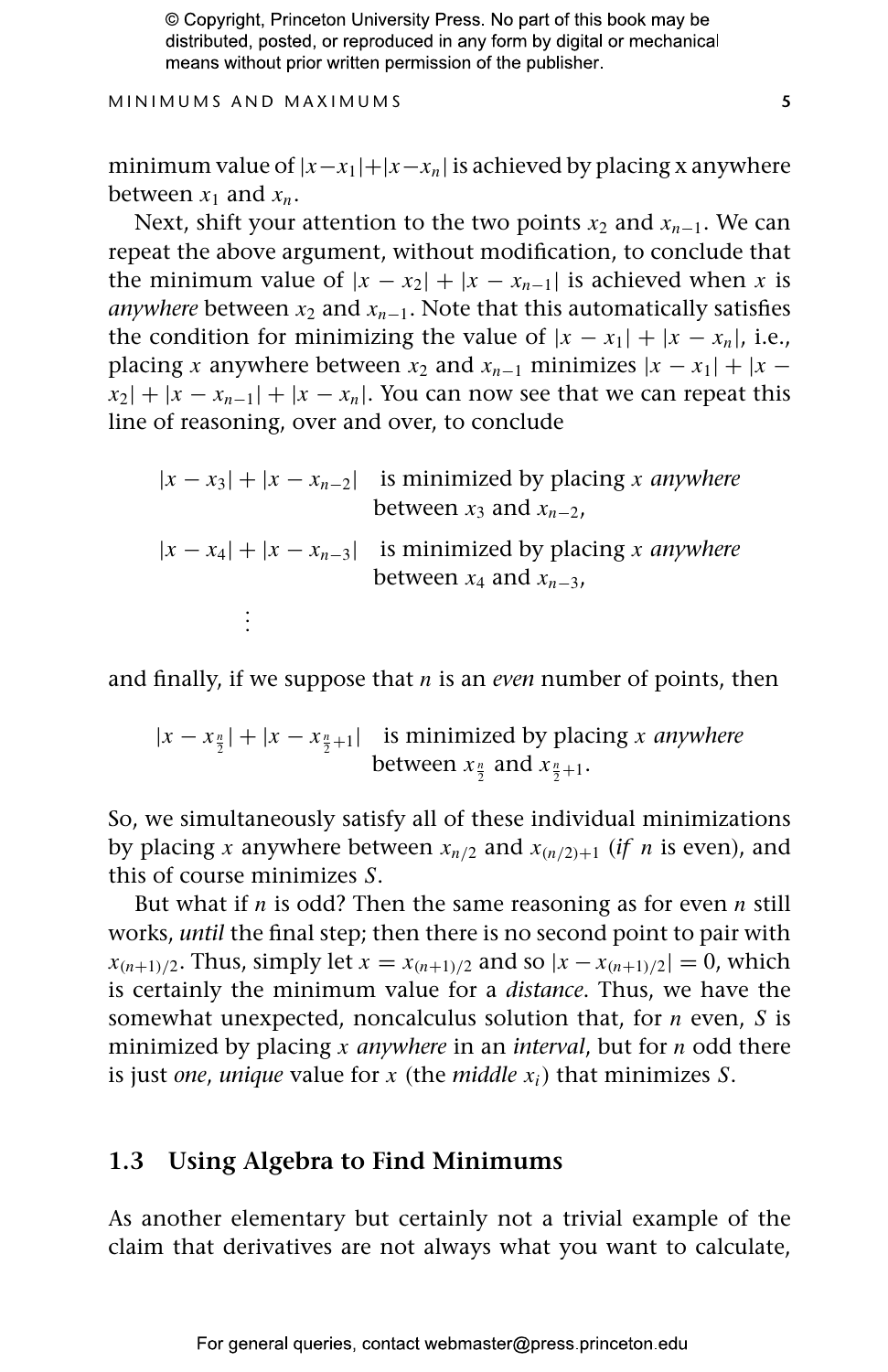**6** CHAPTER 1

consider the fact that ancient mathematicians knew that of all rectangles with a given perimeter it is the square that has the largest area. (This is a special result from a general class of maximum/minimum questions of great historical interest and practical value called *isoperimetric problems*, and I'll have more to say about them in the next chapter.) Ask most modern students to show this and you will almost surely get back something like the following. Define *P* to be the given perimeter of a rectangle, with  $x$  denoting one of the two side lengths. The other side length is then  $(P - 2x)/2$ , and so the area of the rectangle is

$$
A(x) = x \left( \frac{P - 2x}{2} \right) = \frac{1}{2} Px - x^2.
$$

*A(x)* is maximized by setting  $dA/dx = \frac{1}{2}P - 2x$  equal to zero, and so  $x = \frac{1}{4}P$ , which completes the proof. Using only algebra, however, an ancient mathematician could have argued that

$$
A = x \left(\frac{P - 2x}{2}\right) = \frac{1}{2} Px - x^2 = \frac{P^2}{16} - \frac{P^2}{16} + \frac{1}{2} Px - x^2
$$

$$
= \frac{P^2}{16} - \left(x^2 - \frac{1}{2} Px + \frac{P^2}{16}\right) = \frac{P^2}{16} - \left(x - \frac{P}{4}\right)^2 \le \frac{P^2}{16}
$$

since  $(x - (P/4))^2 > 0$  for all *x*. That is, *A* is never larger than the constant  $P^2/16$  and is equal to  $P^2/16$  if and only if (a useful phrase I will henceforth write as simply iff)  $x = P/4$ , which completes the ancient, noncalculus proof.

As a final comment on this result, which again illustrates the intimate connection between minimum and maximum problems, we can restate matters as follows: of all rectangles with a given area, the square has the smallest perimeter. This is the so-called *dual* of our original problem and, indeed, all isoperimetric problems come in such pairs. I'll prove this particular dual in section 1.5. Another useful isoperimetric result that seems much like the one just established—one also known to the precalculus, ancient mathematicians—is not so easy to prove: of all the triangles with the same area, the equilateral has the smallest perimeter. See if you can show this (or its dual) before I do it later in this chapter.

We can use the previous result—of all rectangles with a fixed perimeter, the square has the maximum area—to solve *without*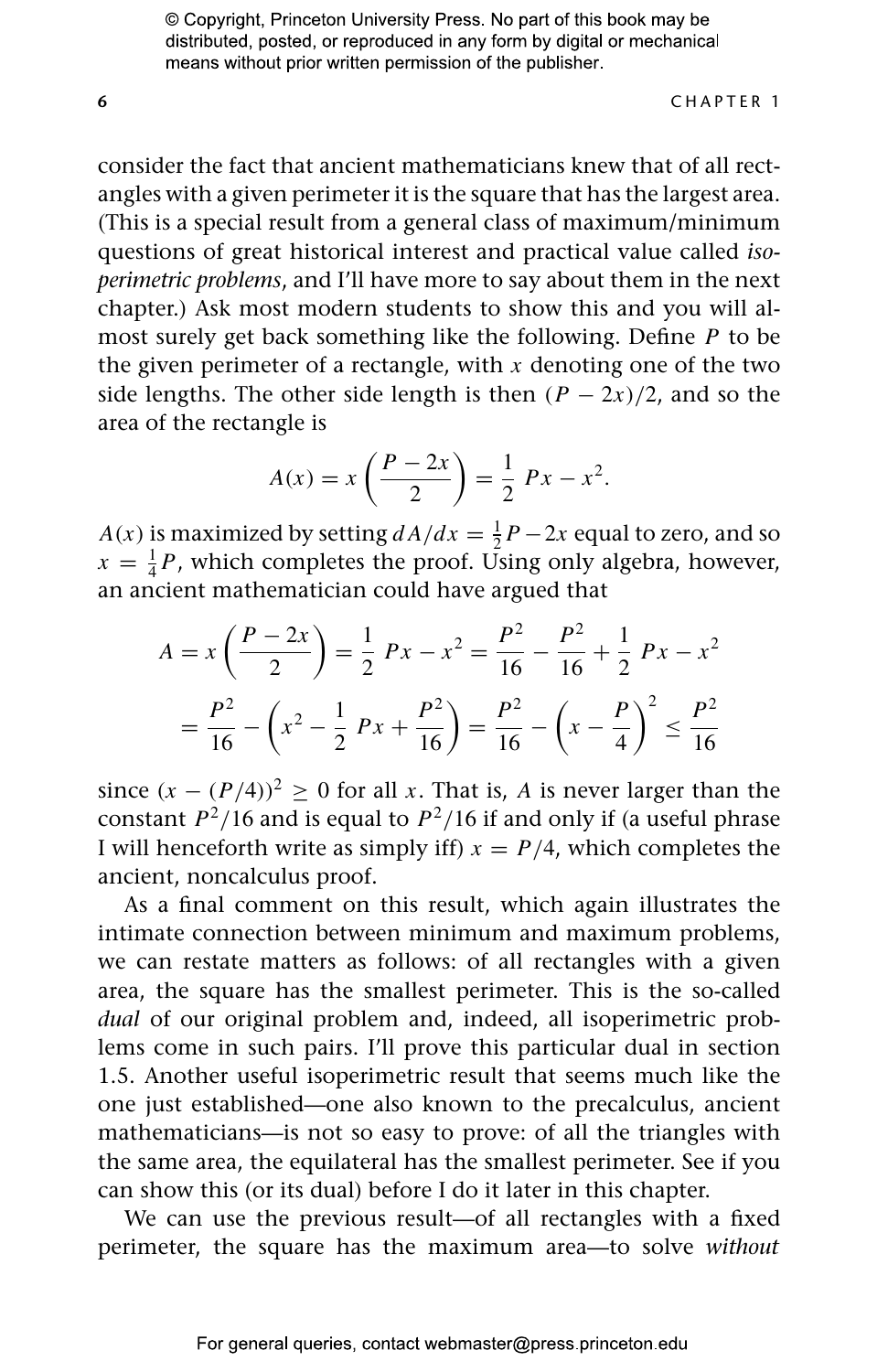MINIMUMS AND MAXIMUMS **7**

calculus a somewhat more complicated appearing problem found in all calculus textbooks. Suppose we wish to enclose a rectangular plot of land with a fixed length of fencing, with the *side of a barn* forming one side of the enclosure. How should the fencing now be used? We could, of course, use calculus as follows: let *x* be the length of each of the two sides perpendicular to the barn wall, and  $\ell - 2x$ be the length of the side parallel to the barn wall ( $\ell$  is the fixed, total length of the fencing). Then the enclosed area is

$$
A = x(\ell - 2x) = x\ell - 2x^2
$$

and so

$$
\frac{dA}{dx} = \ell - 4x,
$$

which, when set equal to zero, gives  $x = \frac{1}{4}\ell$ . Thus,  $\ell - 2x = \frac{1}{2}\ell$ , which says the enclosed area is maximized when it is twice as long as it is wide. But this solution is far more sophisticated than required. Simply imagine that we enclose another rectangular area *on the other side* of the barn wall. We already know that, together, the two rectangular plots should form a square, and so each of the two rectangular plots are *half* of the square, i.e., twice as long in one dimension as in the other.

Our ancient mathematician's trick of completing the square is a very old one, and some historians claim that it can be found implicit in Euclid's *Elements* (Book 6, Proposition 27), circa 300 B.C. There, the problem discussed is equivalent to that of dividing a constant into two parts so that their product is maximum. So, if the constant is *C*, then the two parts are *x* and  $C - x$ , with the product

$$
M = x(C - x) = Cx - x2 = -(x2 - Cx)
$$
  
= -\left(x<sup>2</sup> - Cx + \frac{C<sup>2</sup>}{4} - \frac{C<sup>2</sup>}{4}\right) = -\left(x - \frac{C}{2}\right)<sup>2</sup> + \frac{C<sup>2</sup>}{4}.

Thus, as  $(x - (C/2))^2 \ge 0$  for all *x*, then *M* is never larger than  $C^2/4$ and is equal to  $C^2/4$  iff  $x = C/2$ .

Stated this way, Euclid's problem surely seems rather abstract, but in 1673 the Dutch mathematical physicist Christiaan Huygens gave a nice physical setting to the calculation. Suppose we have a line and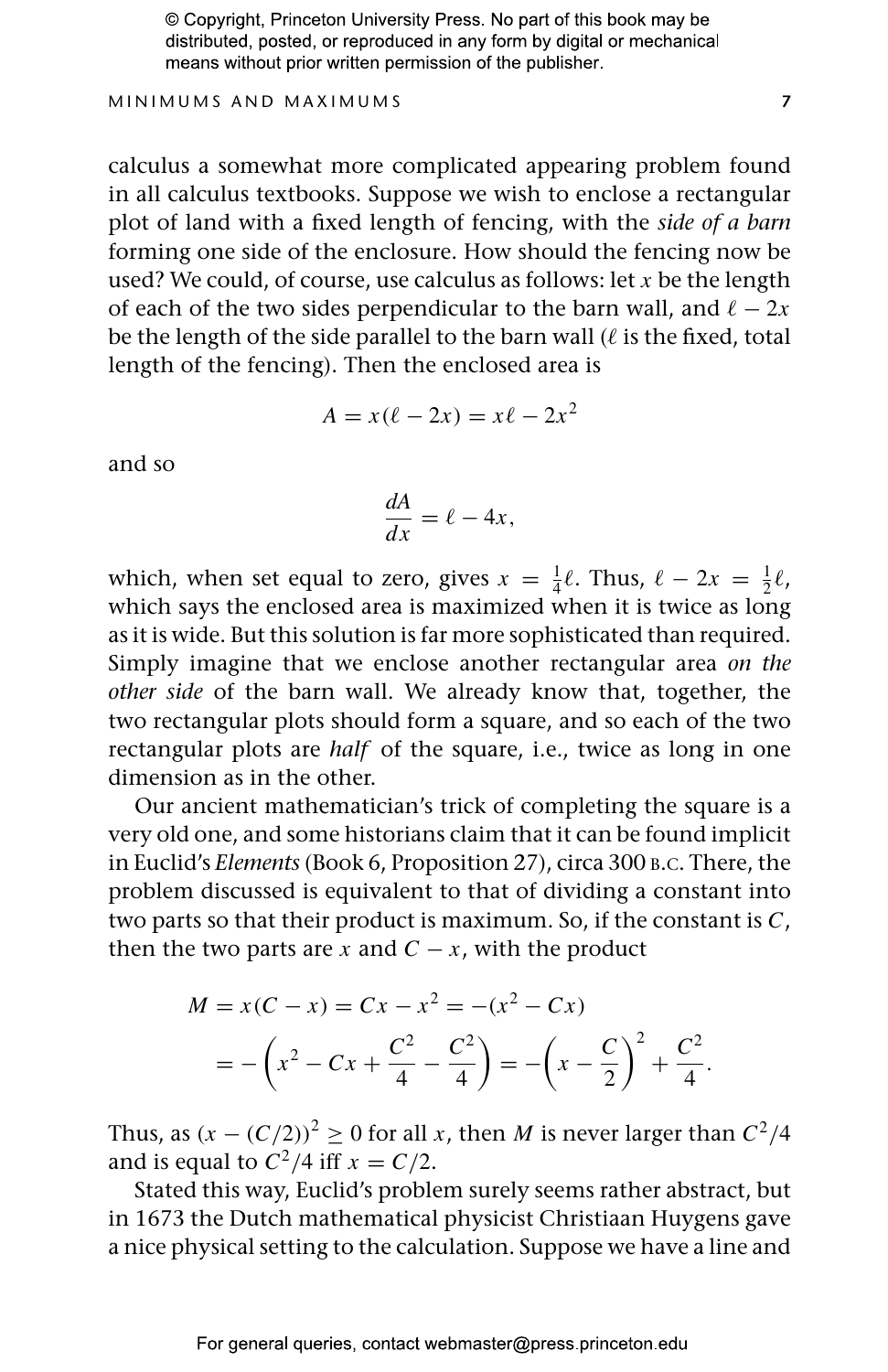

 $\frac{1}{2}$ 

two points (<sup>A</sup> and <sup>B</sup>) *not* on the line. Where should the point <sup>C</sup> be located *on* the line so that the sum of the squares of the distances from *C* to *A* and *C* to *B*,  $(AC)^2 + (BC)^2$ , is minimum? With no loss in generality we can draw the geometry of this problem as shown in figure 1.1, with A on the y-axis. The figure shows A and B on the same side of the line, and places G between A and B but as the the same side of the line, and places  $C$  between  $A$  and  $B$ , but as the analysis continues you'll see that these assumptions in no way affect the result.

In the notation of the figure we are to find the value of x that,<br>with a h and a constants minimizes  $d^2 + d^2$ . Now with *a*, *b*, and *c* constants, minimizes  $d_1^2 + d_2^2$ . Now,

$$
d_1^2 + d_2^2 = \{x^2 + a^2\} + \{(b - x)^2 + c^2\}
$$
  
=  $a^2 + b^2 + c^2 - 2x(b - x)$ 

Thus, we need to maximize the product  $x(b - x)$ ; but we already know from Euclid how to do that—set  $x = \frac{1}{2}b$ . That is, C is midway between A and B. If you redraw figure 1.1 so that either  $x > b$  or  $x < 0$ , and then write the expression for  $d_1^2 + d_2^2$ , you'll see that the result is unchanged result is unchanged.<br>An elementary example of an extremal problem in which there is

(by the very nature of the problem) nothing to differentiate comes from discrete probability theory. Then the independent variable does not vary continuously but, rather, in discontinuous jumps. In  $\frac{d}{dx}$  $s$ uch cases, taking a derivative simply has no meaning. So, suppose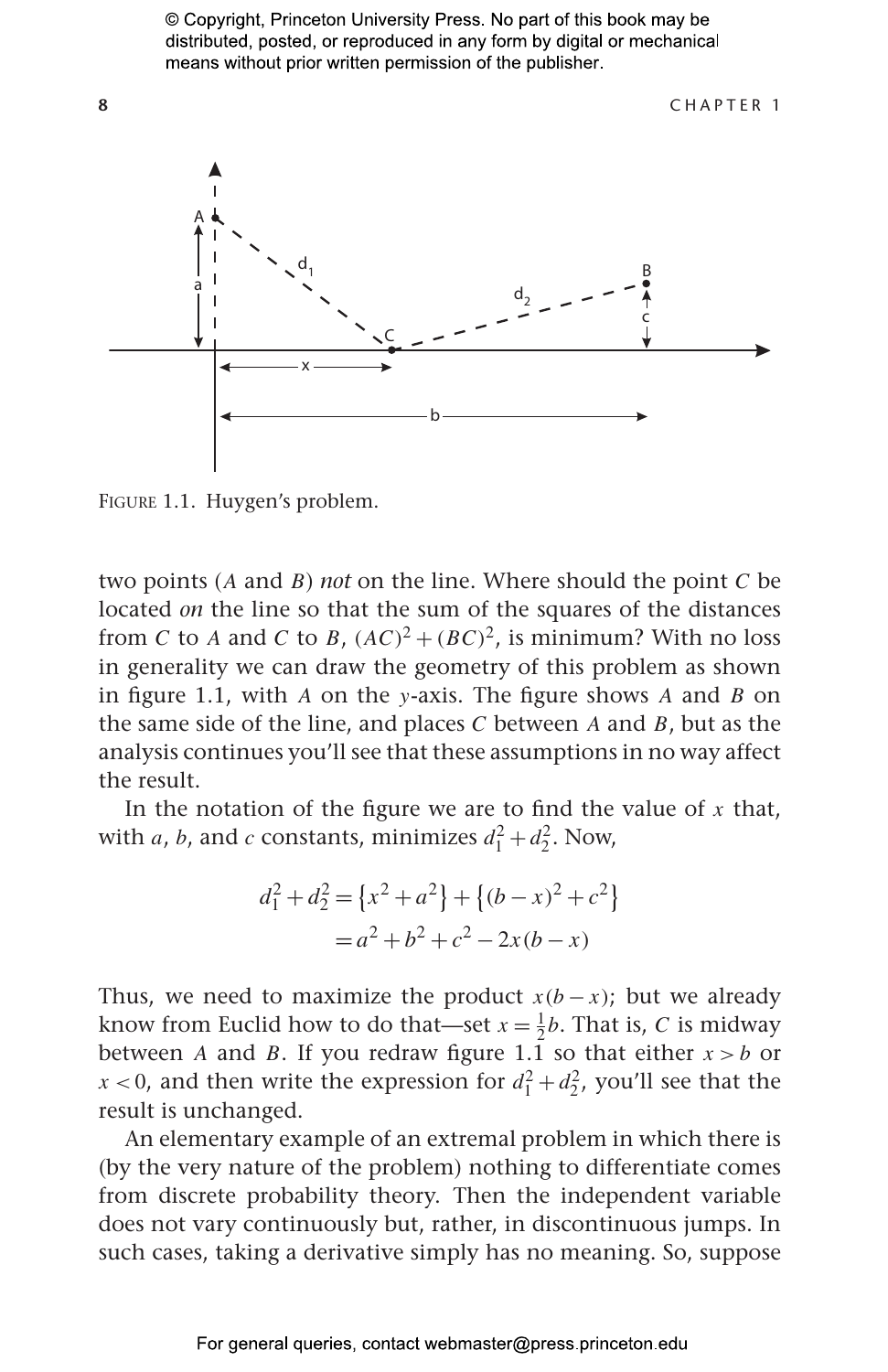#### MINIMUMS AND MAXIMUMS **9**

we toss four fair die, i.e., each one of the six faces on each die has probability  $\frac{1}{6}$  of showing. What is the most likely number of die that will show a 3? The answer can only be one of five numbers, of course, the integers zero through four. If we define the value of the random variable *X* as the number of die that show a 3, then elementary probability theory tells us that  $P(X = k) =$  probability that  $X = k$  is given by

$$
P(X = k) = {n \choose k} \left(\frac{1}{6}\right)^k \left(\frac{5}{6}\right)^{n-k},
$$

where *n* is the number of die and  $\binom{n}{k} = \frac{n!}{k!(n-k)!}$ . So, with  $n = 4$ ,

$$
P(X = 0) = \frac{625}{1296}
$$

$$
P(X = 1) = \frac{500}{1296}
$$

$$
P(X = 2) = \frac{150}{1296}
$$

$$
P(X = 3) = \frac{20}{1296}
$$

$$
P(X = 4) = \frac{1}{1296}.
$$

Thus, the most likely number of 3's to show is zero. But even more likely to happen is that *at least one* 3 shows, as

$$
P(X \ge 1) = \sum_{k=1}^{4} P(X = k) = \frac{671}{1296} > P(X = 0).
$$

This strikes many as a paradoxical result, but that is part of the inexhaustible charm of probability!

## **1.4 A Civil Engineering Problem**

As a more sophisticated example of how minimization problems can sometimes be attacked with noncalculus approaches, consider the following. We have two towns, *A* and *B*, on opposite sides of a river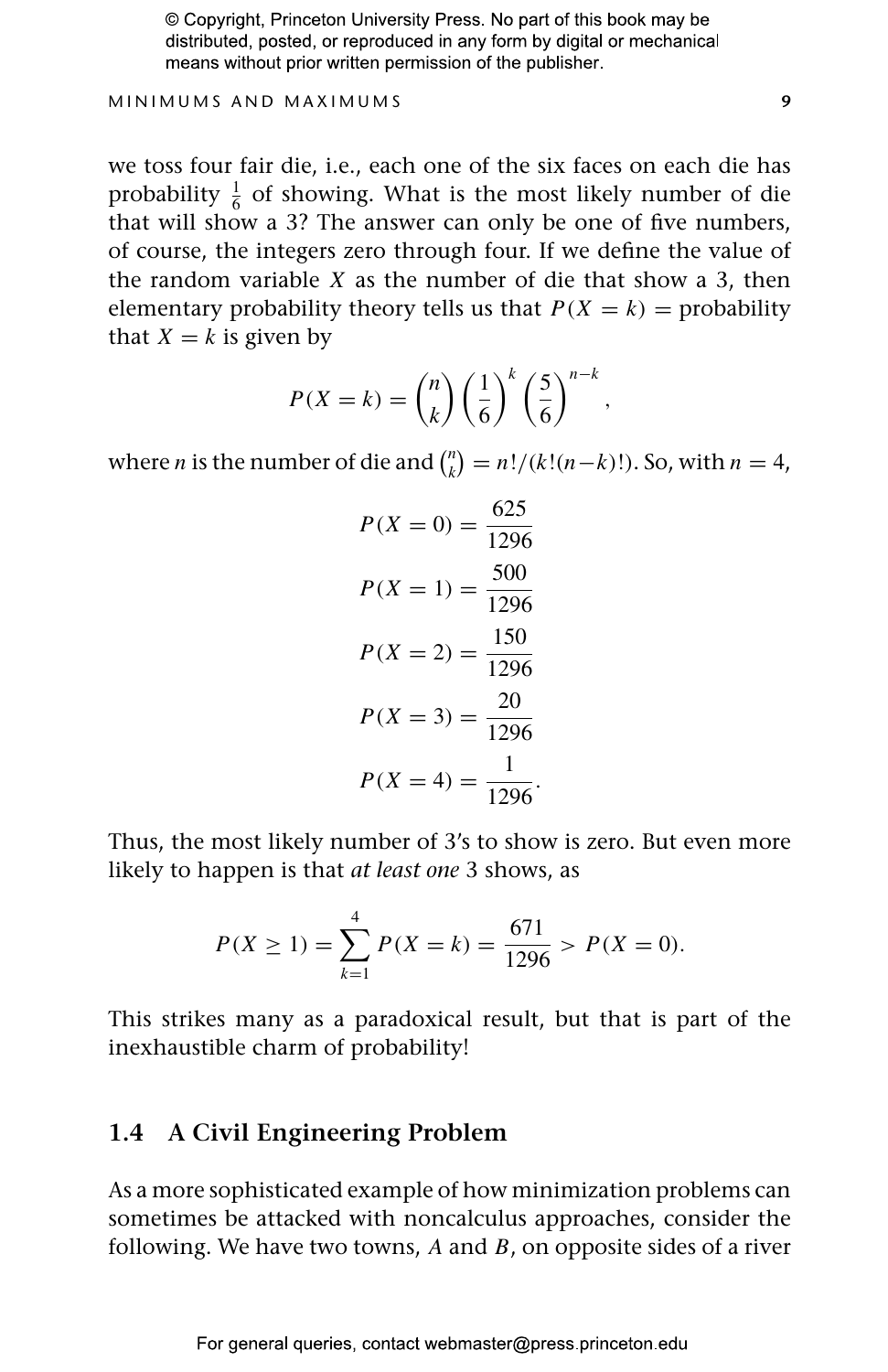

FIGURE 1.2. Minimum-distance bridge placement problem.

with constant width *w*. As shown in figure 1.2, *A* is distance *a* from the river, *B* is distance *b*, and the lateral separation of the two towns is *d*. Our problem is to determine where we should build a bridge over the river (perpendicular to the river's banks) so as to make the journey between *A* and *B* as short as possible. That is, what is *x*?

With calculus, this question is not hard to answer. We simply write the total distance as

$$
T = \sqrt{a^2 + x^2} + w + \sqrt{b^2 + (d - x)^2}
$$

and then set  $dT/dx = 0$ . Thus,

$$
\frac{dT}{dx} = \frac{1}{2} \left[ \frac{2x}{\sqrt{a^2 + x^2}} - \frac{2(d - x)}{\sqrt{b^2 + (d - x)^2}} \right]
$$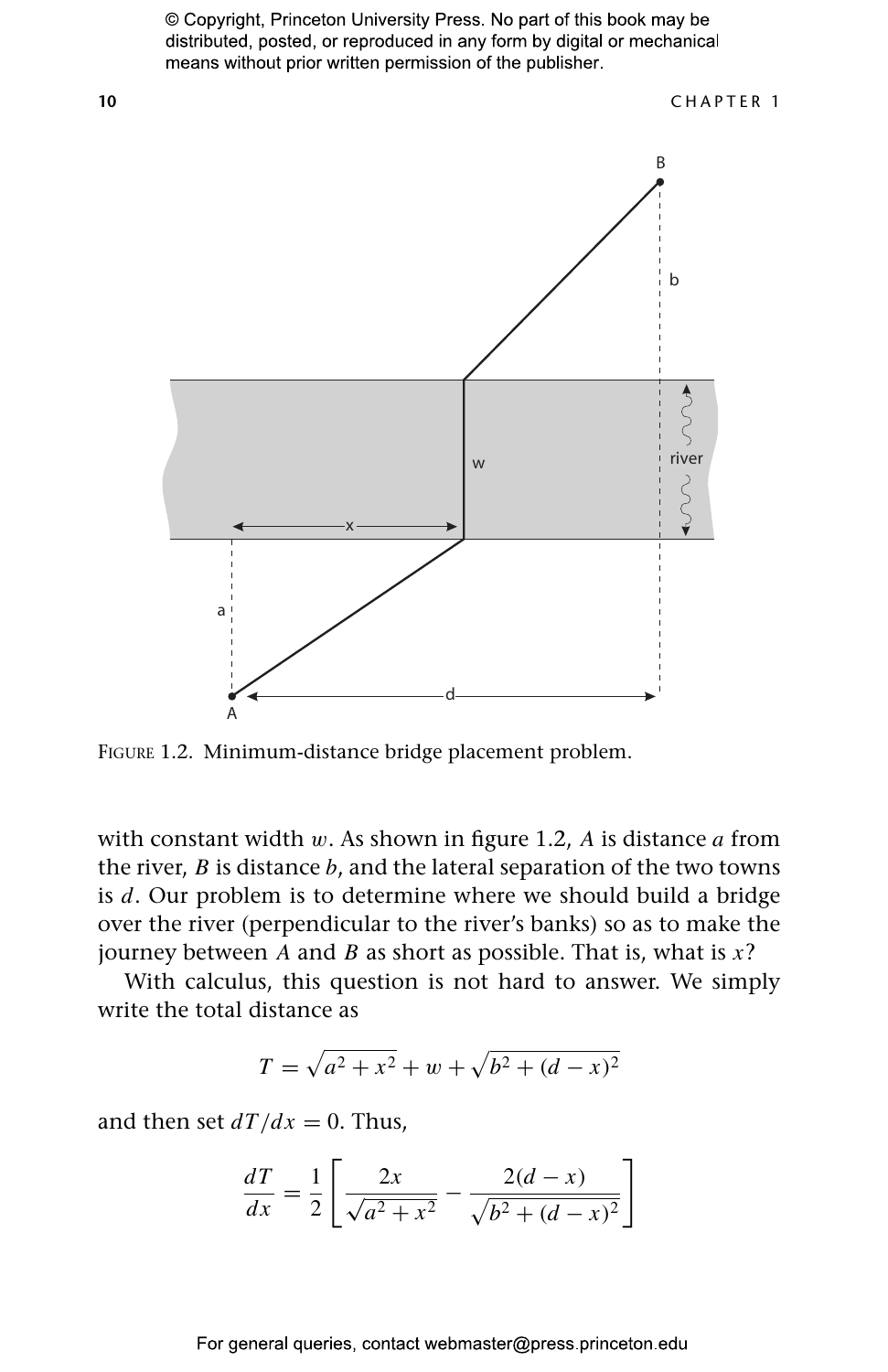MINIMUMS AND MAXIMUMS **11**

and setting this equal to zero gives

$$
x = \frac{ad}{a+b}.
$$

Ancient mathematicians could also have solved this problem, however, long before the invention of the calculus, using just elementary geometry. To see how, let me first make a fundamental, exceedingly important and useful mathematical observation called the *triangle inequality*. The triangle inequality asserts that, given any triangle, the sum of any two of its sides is at least as large as the third side. It is really just a statement of the fact that the shortest path connecting two points in a plane is the straight line passing through the two points. Thinking of the triangle's sides as *directed* line segments with both magnitude and direction (i.e., as vectors), we can write  $\vec{u}$  and  $\vec{v}$  as two of the sides and  $\vec{u} + \vec{v}$  as the third side, as shown in figure 1.3.

The triangle inequality says that  $|\vec{u}| + |\vec{v}| \ge |\vec{u} + \vec{v}|$ , where the absolute value signs denote the length of the vector. It is obvious that the inequality becomes an equality iff  $\vec{u}$  and  $\vec{v}$  point in the same direction (and so the triangle collapses to the "trivial triangle" with zero area). We can, in fact, now drop the imagery of the triangle itself, and simply think of  $\vec{u}$  and  $\vec{v}$  as *any* two vectors not necessarily associated with a triangle (although in many problems there will be a triangle).

Now, redraw figure 1.2 as figure 1.4 and label the various path segments as vectors. Notice that no matter what  $\vec{x}$  is, the sum  $(\vec{a} + \vec{x}) +$  $(d - \vec{x} + \vec{b})$  is constant. Mathematically this is trivial (the two  $\vec{x}$ 's



FIGURE 1.3. Vector addition.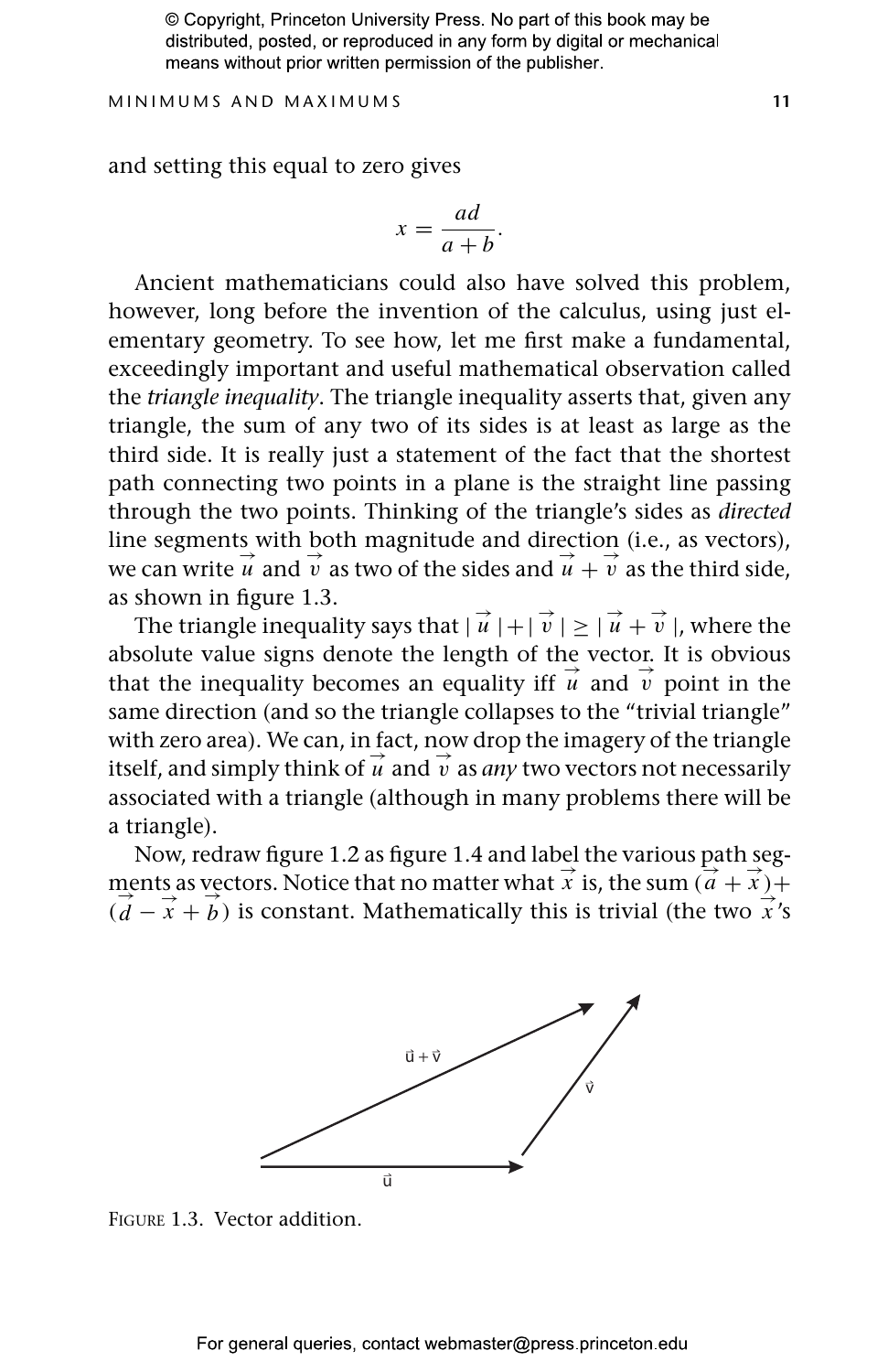

FIGURE 1.4. Bridge geometry in vector notation.

cancel), but physically this is because of the important observation that every vector sum (plus a constant  $\vec{w}$  term to account for the bridge) starts at *A* and ends at *B*, no matter what  $\vec{x}$  may be. By the triangle inequality  $|\vec{a} + \vec{x}| + |\vec{d} - \vec{x} + \vec{b}| \geq |\vec{a} + \vec{d} + \vec{b}|$ ; and equality (which is the minimum sum) is achieved only when  $\vec{a} + \vec{x}$ and  $\overrightarrow{d} - \overrightarrow{x} + \overrightarrow{b}$  are in the same direction. That is, when  $\theta = \alpha$  in the notation of figure 1.4.

Since the two triangles in figure 1.4 are right triangles with their other two angles equal, they are similar triangles. Thus, dropping the vector notation, we have

$$
\frac{a}{x} = \frac{b}{d-x}
$$

*,*

which is easily solved to give the location of the bridge at

$$
x = \frac{ad}{a+b},
$$

just as before. But this time no derivative was required. And, in fact, our ancient mathematician's solution actually provides some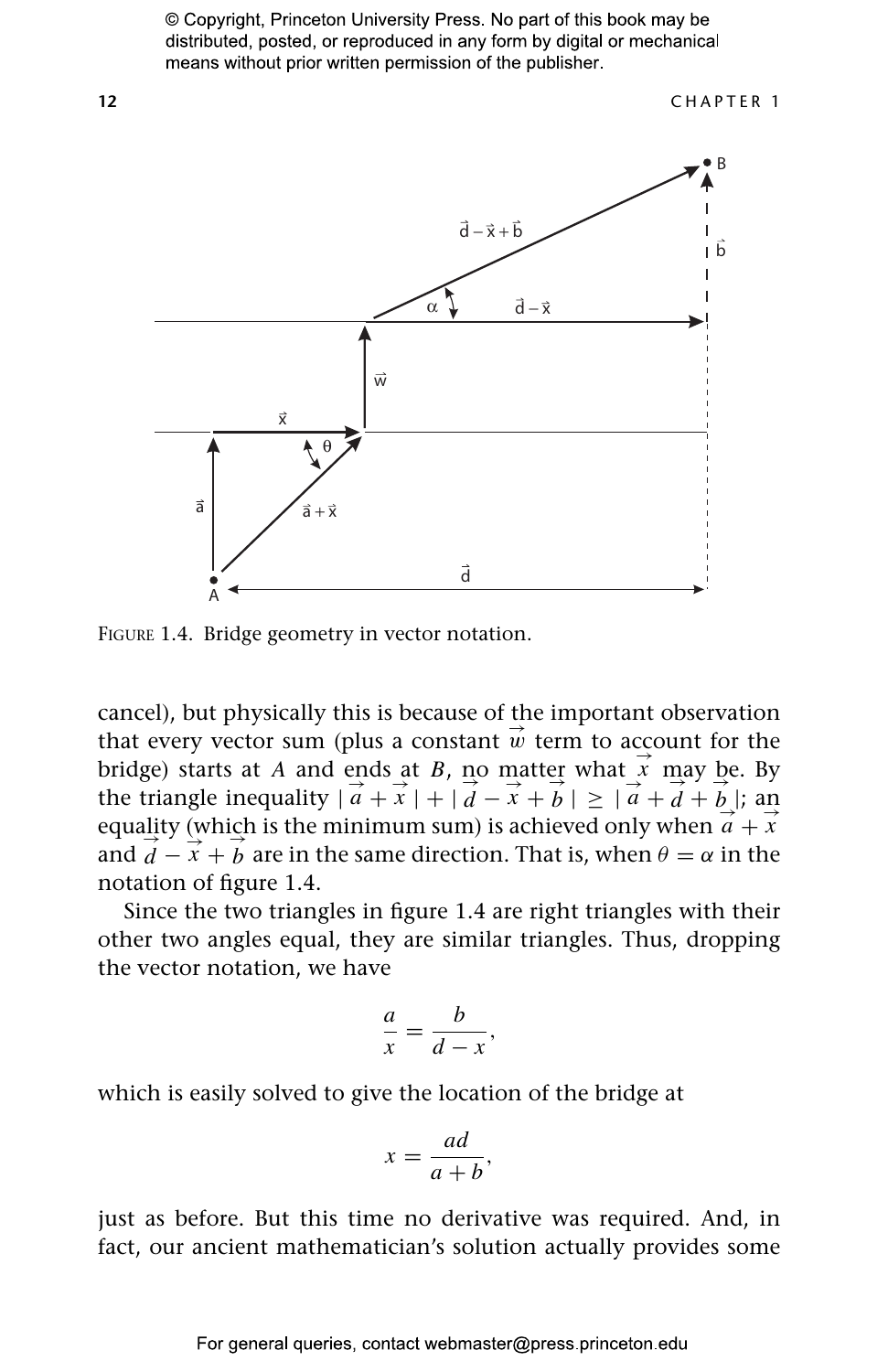MINIMUMS AND MAXIMUMS **13**

immediate extra physical insight that the calculus one does not; since  $\theta = \alpha$ , the path segments connecting each town to its respective river bank are *parallel*.

## **1.5 The AM-GM Inequality**

There are yet other methods the mathematicians of old, in the days before calculus, could have used to solve many problems that seemingly require the calculation of derivatives. One of the most elegant of these methods is what is called the AM-GM inequality (the arithmetic mean-geometric mean inequality). It is easy to state:

If  $x_1, x_2, \dots, x_n$  are any *n* positive numbers,  $n \ge 1$ , and if  $A = (1/n)(x_1 + x_2 + \cdots + x_n)$  is the arithmetic mean of the *x*'s and if  $G = (x_1x_2 \cdots x_n)^{1/n}$  is the geometric mean of the *x*'s, then  $A \ge G$  with equality iff  $x_1 = x_2 = \cdots = x_n$ .

New demonstrations of this famous and remarkably useful inequality appear on a regular basis to this day, but one of the easiest to understand (as well as one of the most elegant) is the 1954 proof by a mathematician named G. Ehlers. I know nothing more about Ehlers, but his proof of the AM-GM inequality is a gem and you can find it in appendix A. That proof uses just simple algebra and induction, but *no calculus*, which is appropriate since the whole point here is to show how we can solve many minimum/maximum problems without the techniques of calculus.

For example, recall the isoperimetric dual problem mentioned at the start of section 1.3: show that of all rectangles with a given area it is the square that has the smallest perimeter. This is actually quite easy to demonstrate with the AM-GM inequality. If we call the sides of the rectangle *x* and *y*, then the problem is to determine *x* and *y* so that we minimize

$$
P = 2x + 2y = 2(x + y),
$$

given that

$$
A = xy
$$

is a constant. From the AM-GM inequality with  $n = 2$  we immediately have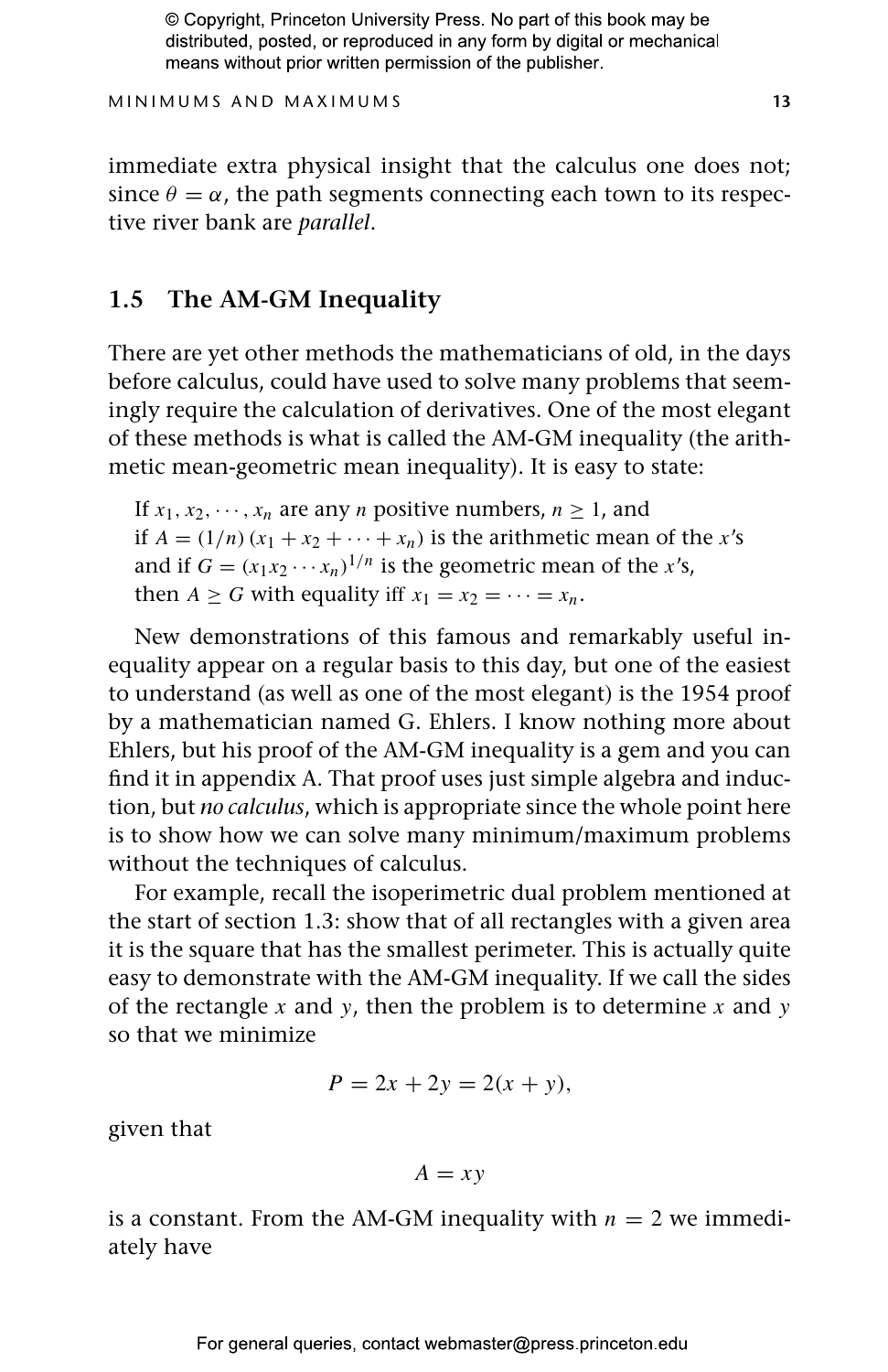**14** CHAPTER 1

$$
\frac{1}{2}(x+y) \ge \sqrt{xy} = \sqrt{A}
$$

with equality iff  $x = y$ . That is,

$$
P = 2(x + y) \ge 4\sqrt{A},
$$

which says  $P$  is never smaller than the  $constant$   $4\sqrt{A}$  and is equal to that constant iff  $x = y$  (iff the rectangle is a square).

Closely related to this result is one concerning right triangles. Imagine all possible right triangles with perpendicular sides of lengths *x* and *y* that sum to a constant, i.e.,

$$
x + y = k.
$$

If we write *A* to denote the areas of the triangles, then

$$
A = \frac{1}{2} \, xy.
$$

Now, the AM-GM inequality for  $n = 2$  says

$$
\frac{x+y}{2} \ge \sqrt{xy} = \sqrt{2A}
$$

with equality iff  $x = y$ . Thus,

$$
\frac{k}{2} \ge \sqrt{2A},
$$

or

$$
A \leq \frac{k^2}{8}
$$

with equality iff  $x = y$ . This shows that of all right triangles with perpendicular sides that sum to a constant, it is the *isosceles* right triangle that has the largest area (a result known since ancient times).

For another elegant illustration of the power of the AM-GM inequality, think back a bit to a question I asked you to ponder: of all triangles with a given area, show that it is the equilateral that has the smallest perimeter. Did you have any success doing that? It's not trivial! I'll do it here with the aid of the AM-GM inequality by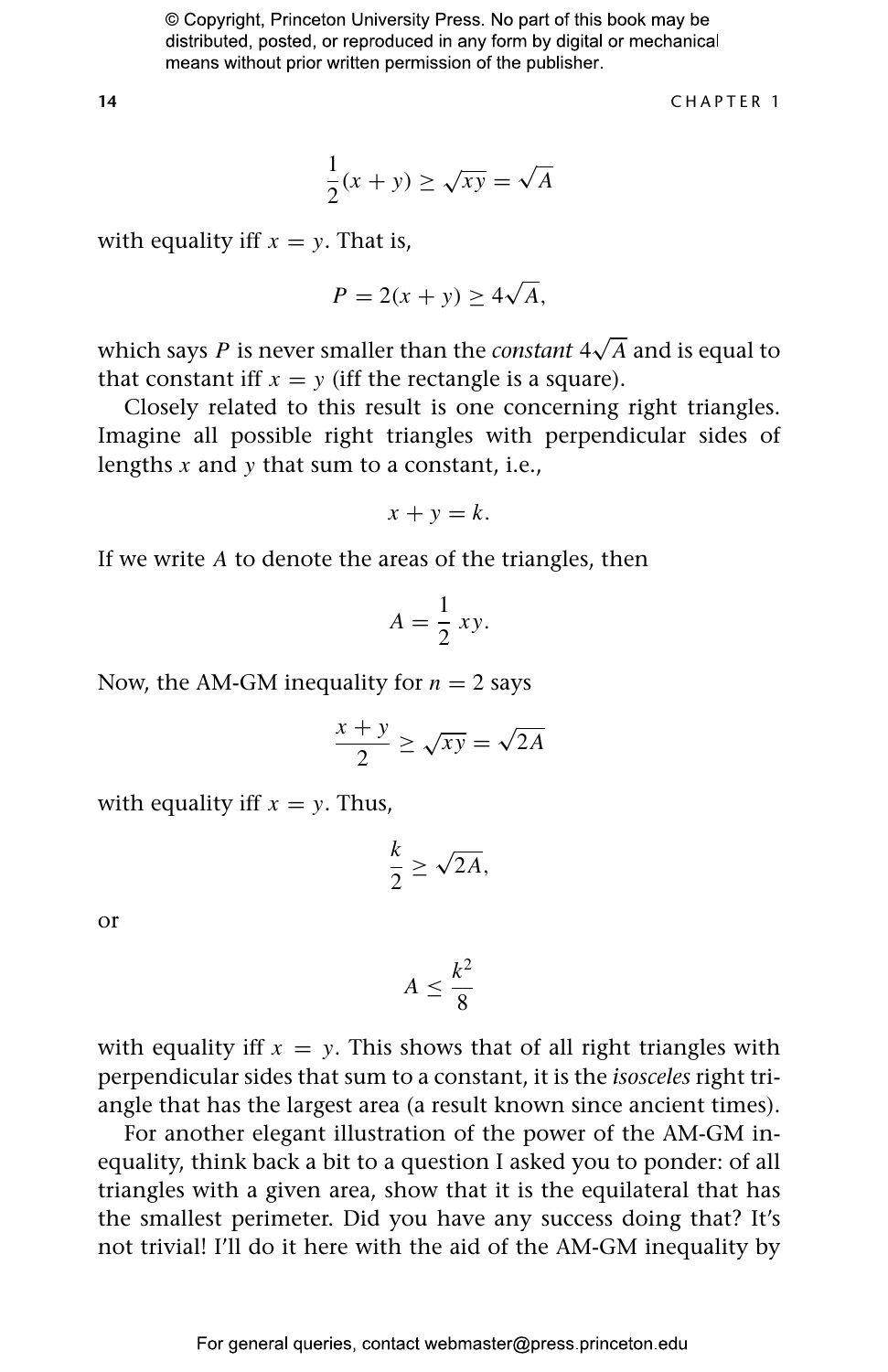#### MINIMUMS AND MAXIMUMS **15**

showing the dual theorem: of all triangles with a given perimeter *P*, the equilateral has the largest area. As a prelude, recall the amazing formula for the area *A* of any triangle in terms of the lengths of its sides (*a*, *b*, and *c*). This formula is named after the Egyptian mathematician Heron of Alexandria, who is thought to have lived in the first century A.D. Some historians have speculated that the formula was known by Archimedes three centuries earlier, but there is no real evidence of that (other than Archimedes' genius, which makes it probable that he *did* know it), while the formula does appear in Heron's *Metrica*. It is not an easy formula to derive [see William Dunham, *Journey through Genius: The Great Theorems of Mathematics* (John Wiley 1990, pp. 118–27)], but it is easy to state:

$$
A = \sqrt{s(s-a)(s-b)(s-c)},
$$

where  $s = \frac{1}{2}(a+b+c) = \frac{1}{2}P$ , the so-called semiperimeter of the triangle. Since *P* is given, then so is *s* and Heron's formula tells us that to maximize *A* we must maximize the product  $(s - a)(s - b)(s - c)$ .

Notice first that each of the factors in that product is indeed positive, e.g.,

$$
s - a = \frac{a + b + c}{2} - a = \frac{-a + b + c}{2} > 0
$$

because from the triangle inequality for nontrivial triangles (triangles with nonzero area) we have  $b + c > a$ . Now, from the AM-GM inequality, we have

$$
\frac{(s-a) + (s-b) + (s-c)}{3} = \frac{3s - (a+b+c)}{3} = \frac{3s - 2s}{3}
$$

$$
= \frac{s}{3} \ge [(s-a)(s-b)(s-c)]^{1/3}
$$

with equality iff  $(s - a) = (s - b) = (s - c)$ , i.e., iff  $a = b = c$ . The term *s/*3 is a *constant upper*-bound to the inequality and so the area is maximized if  $a = b = c$ , and that's the entire proof!

As a third example of the AM-GM inequality solving a problem ordinarily thought to require calculus, consider the following question that probably appears in every calculus textbook ever written. A food can (with both ends sealed, of course) with the given volume *V* is to have the shape of a right circular cylinder. What are the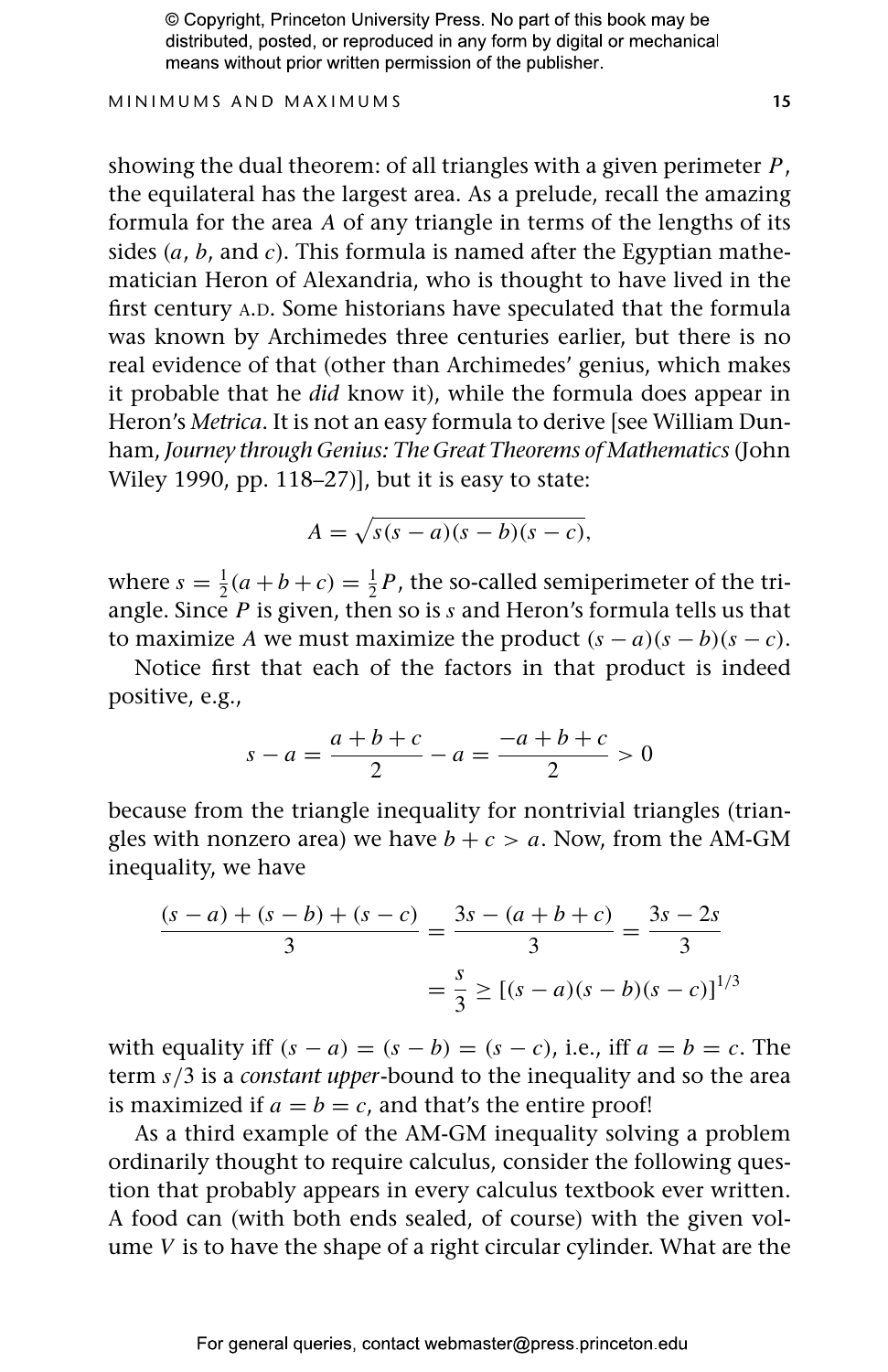**16** CHAPTER 1

dimensions of the can (the radius *r* and the height *h*) so that the surface area is minimum? The "calculus way" to answer this is to write the surface area *S* and the volume as

$$
S = 2\pi r^2 + 2\pi rh
$$

$$
V = \pi r^2 h
$$

and then to eliminate *h*. Thus,  $h = V/\pi r^2$ , and so

$$
S = 2\pi r^2 + 2\pi r \frac{V}{\pi r^2} = 2\pi r^2 + \frac{2V}{r}.
$$

We minimize *S* (as we'll see in chapter 4) by setting *dS/dr* to zero, i.e.,

$$
\frac{dS}{dr} = 4\pi r - \frac{2V}{r^2} = 0,
$$

which gives the solution for *r*. Thus,  $V = 2\pi r^3$ , or

$$
\frac{V}{\pi r^2} = h = 2r.
$$

That is, the height of the can with minimum surface area is equal to the diameter of the can.

Here's how the AM-GM inequality answers the same question. As before,

$$
S = 2\pi (r^2 + rh) = 2\pi (r^2 + \frac{V}{\pi r}) = 2\pi (r^2 + \frac{V}{2\pi r} + \frac{V}{2\pi r}).
$$

Or

$$
\frac{S}{6\pi} = \frac{1}{3}\left(r^2 + \frac{V}{2\pi r} + \frac{V}{2\pi r}\right).
$$

From the AM-GM inequality, we have

$$
\frac{1}{3}\left(r^2 + \frac{V}{2\pi r} + \frac{V}{2\pi r}\right) \ge \left(r^2 \cdot \frac{V}{2\pi r} \cdot \frac{V}{2\pi r}\right)^{1/3} = \left(\frac{V^2}{4\pi^2}\right)^{1/3},
$$

and so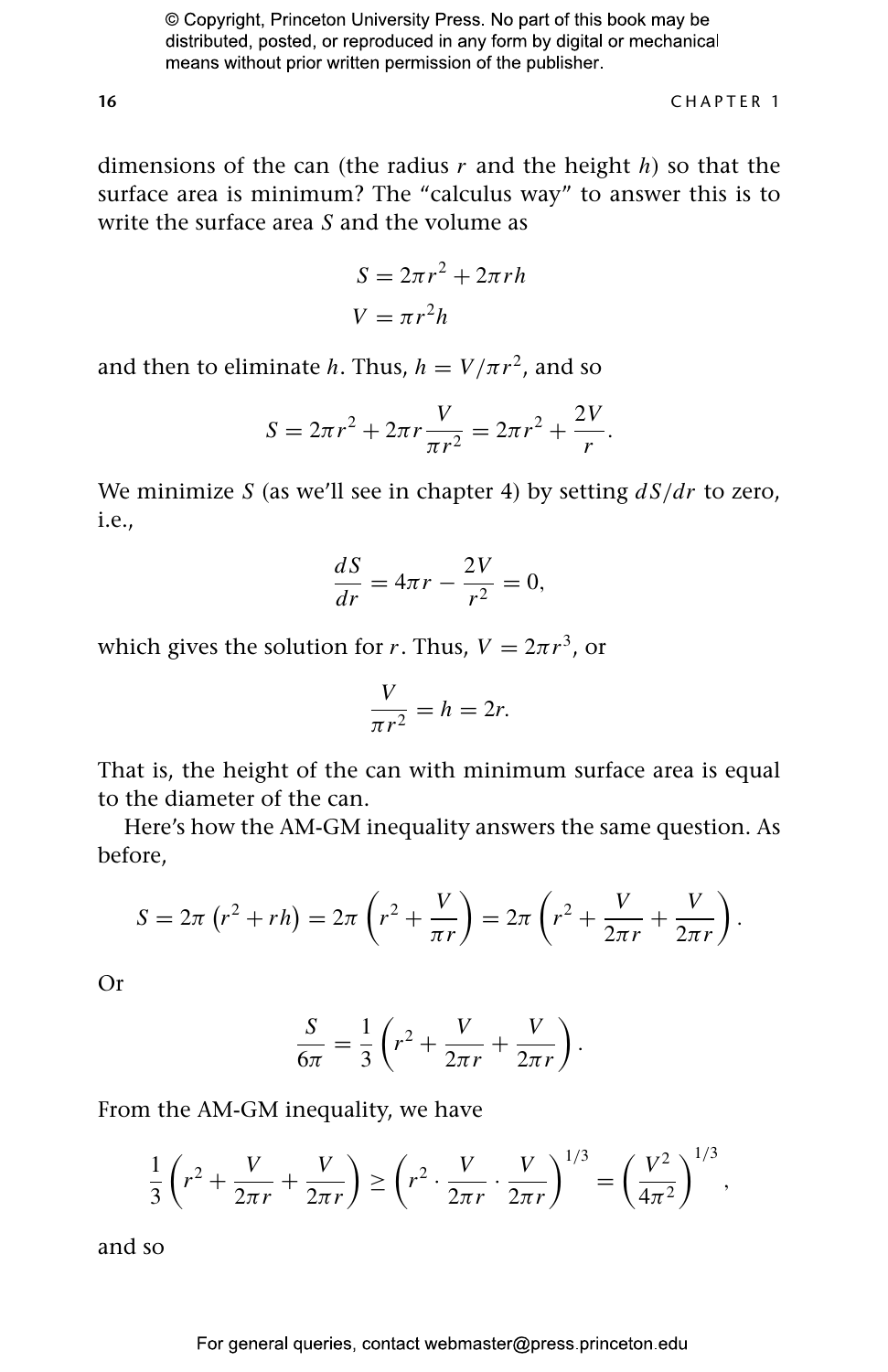MINIMUMS AND MAXIMUMS **17**

$$
\frac{S}{6\pi} \ge \left(\frac{V^2}{4\pi^2}\right)^{1/3} \quad \text{or} \quad S \ge 6\pi \left(\frac{V^2}{4\pi^2}\right)^{1/3}.
$$

Thus, the surface area is never less than the *constant* 6 $\pi(\frac{V^2}{4\pi^2})^{1/3}$ , and is equal to that minimum value when  $r^2 = \frac{V}{2\pi r} = \frac{V}{2\pi r}$ , i.e., when  $V = 2\pi r^3$  just as we found before (but before we had to know how to calculate a derivative).

Now, here's a little variation for you to play with: in the example just done, both ends of the can were sealed. Suppose instead that only the bottom end is sealed. For the same volume as before, what now is the relationship between *r* and *h* to minimize the surface area, and what is the ratio of the new minimized surface area to the one just calculated? It should be obvious that the ratio is less than one, but *how much* less than one? Remember, *no calculus*! There are *two* ways for you to attack this problem. You can start over and use the AM-GM inequality, of course. More clever, however, is to use our previous result, by noticing that if we take two cans, each with only one end sealed, and butt the unsealed ends together, we get a can with *both* ends sealed! Either way, you should get the same answers. (The answers are at the end of this section.)

We can use the AM-GM inequality to prove the following curious, and I think unobvious, fact: given two food cans of equal volume *and equal height*, one cylindrical and the other rectangular in shape, the cylindrical can will *always* have the smaller total surface area. To see this, observe that if *V* is the common volume, then, for either shape, we can write

 $V = (area of bottom) \times (height).$ 

So, since the heights are also equal, then the areas of the bottoms (and tops) of the two shapes are equal, too. Thus, to decide which can shape has the smaller total surface area we need only to compare the vertical surface areas. To do that, let's make the following definitions:

- $S_c$  = vertical surface area of a cylindrical can of radius *r* and height *h*, i.e.,  $S_c = 2\pi rh$ ,
- $S_r$  = vertical surface area of a rectangular can with dimensions  $a \times b \times h$ , i.e.,  $S_r = 2ha + 2hb = 2h(a + b)$ .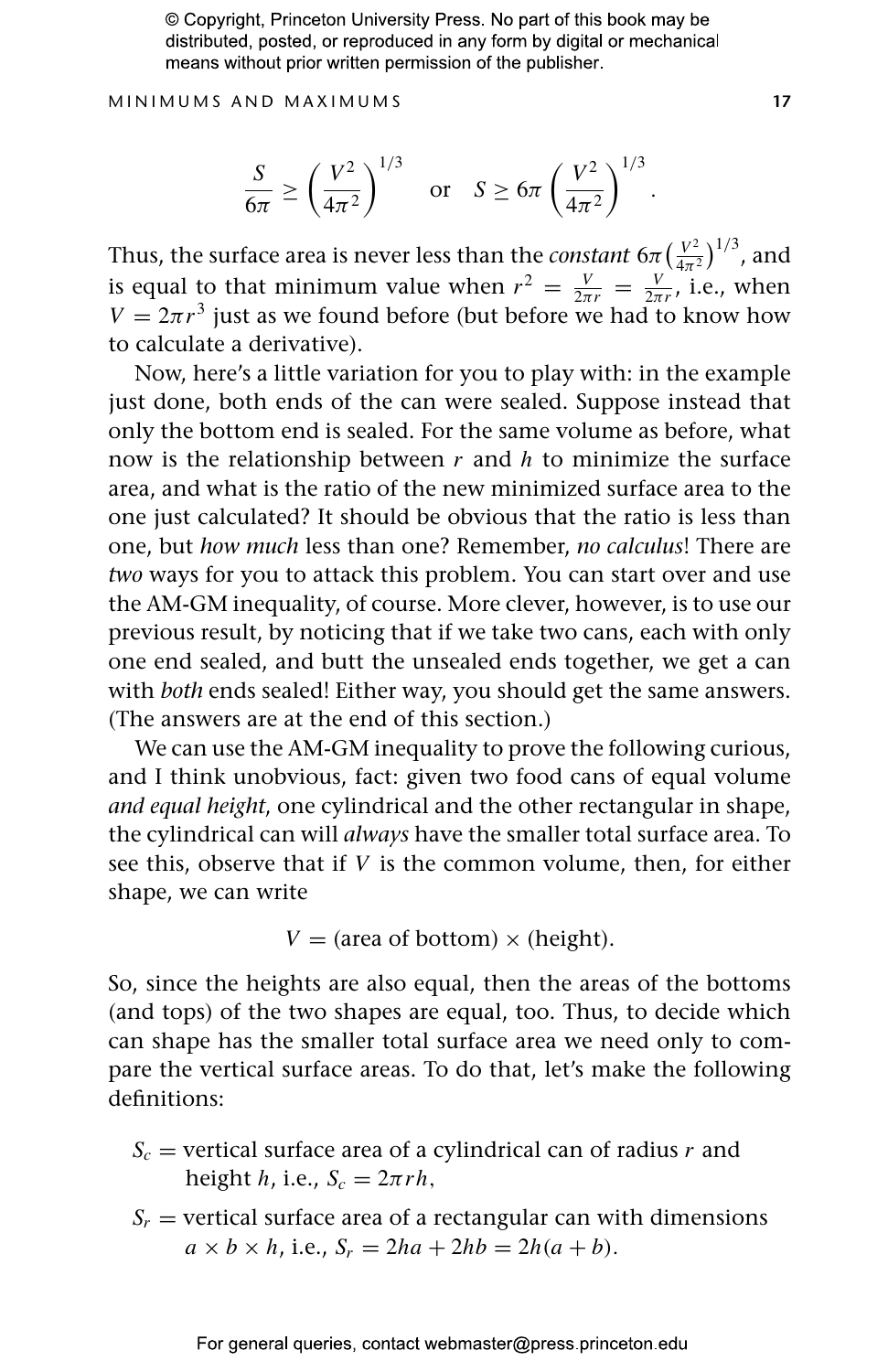**18** CHAPTER 1

This means

$$
S_r - S_c = 2h(a+b) - 2\pi rh = 2h[(a+b) - \pi r].
$$

From the AM-GM inequality we have  $(a + b) \ge 2\sqrt{ab}$ , and so

$$
S_r - S_c \ge 2h \left[ 2\sqrt{ab} - \pi r \right]
$$

because I've replaced  $(a + b)$  with a smaller quantity. Now, since the volumes of the two cans are equal we can also write

$$
V = \pi r^2 h = abh,
$$

and so

$$
\sqrt{ab} = \sqrt{\frac{V}{h}}
$$

and

$$
\pi r = \pi \sqrt{\frac{V}{\pi h}} = \sqrt{\pi} \sqrt{\frac{V}{h}}.
$$

This gives us

$$
S_r - S_c \ge 2h \left[ 2\sqrt{\frac{V}{h}} - \sqrt{\pi}\sqrt{\frac{V}{h}} \right] = 2h\sqrt{\frac{V}{h}} \left[ 2 - \sqrt{\pi} \right] > 0
$$

because it is clear that  $2 > \sqrt{\pi}$  (i.e.,  $4 > \pi$ ). So, no matter how you choose the various dimensions of the two cans, if they have equal volume *and* equal height then the cylindrical can will *always* have the smaller total surface area.

If we don't require the two can shapes to have the same height, then it is no longer true that the cylindrical can will have the smaller surface area no matter what the dimensions may be. For example, suppose the rectangular can has dimensions  $1 \times 1 \times \pi$ , for a volume of  $\pi$ . Its total surface area is then  $2 + 4\pi = 14.57$ . If the cylindrical can has a radius of *r* and height *h*, then for the same volume we have  $\pi r^2 h = \pi$ , or

$$
h=\frac{1}{r^2}.
$$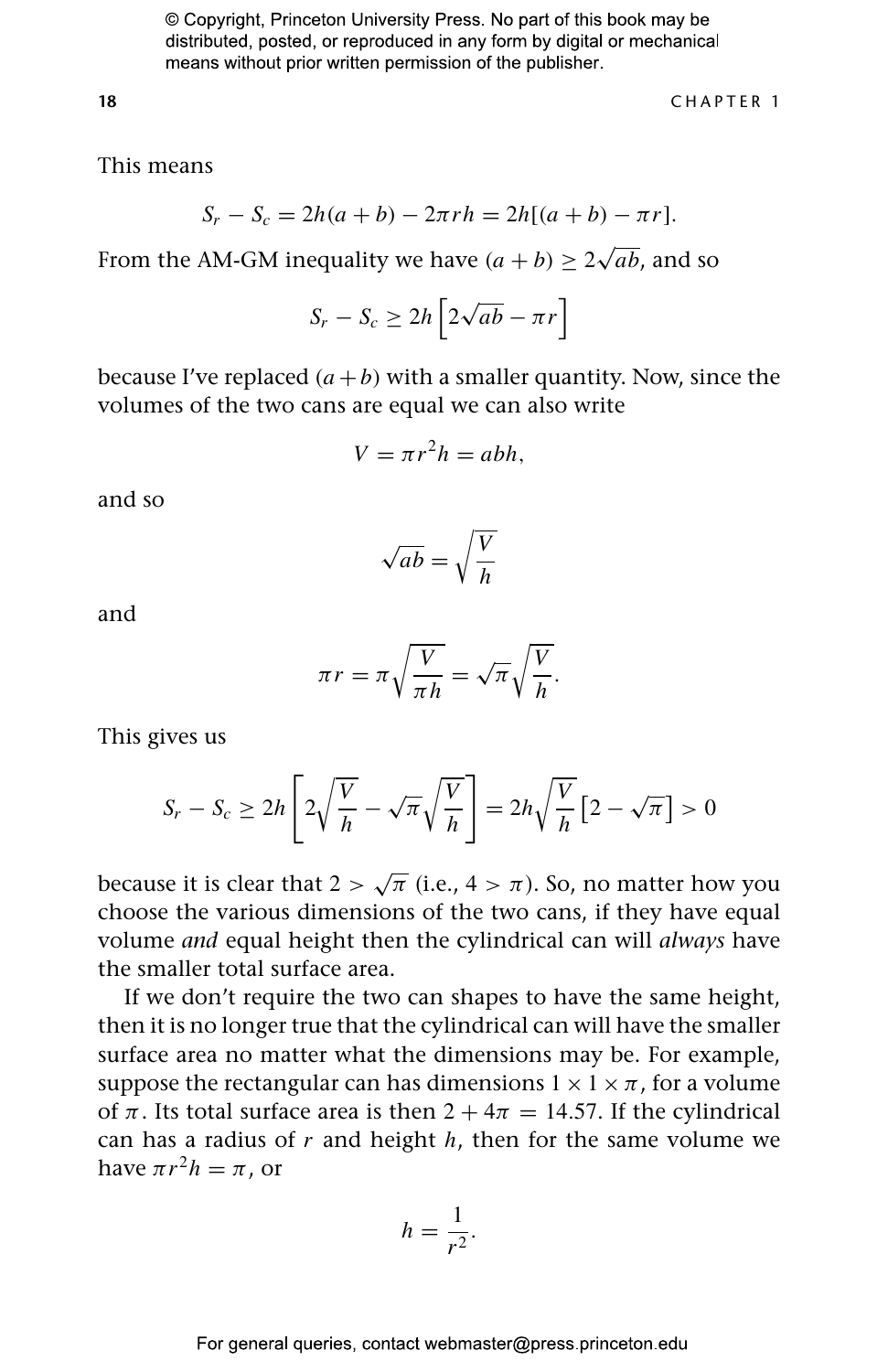MINIMUMS AND MAXIMUMS **19**

Its total surface area is

$$
T = 2\pi r^2 + 2\pi rh = 2\pi r^2 + 2\pi r \frac{1}{r^2}
$$

$$
= 2\pi \left( r^2 + \frac{1}{r} \right).
$$

It is clear that we could pick *r* to make *T* arbitrarily larger than  $2+4\pi$ .

But it is also true that, if we pick *r* to give the minimum surface area for the cylindrical can, that area *will* be smaller than  $2 + 4\pi$ . That is, differentiating *T* gives

$$
\frac{dT}{dr} = 2\pi \left(2r - \frac{1}{r^2}\right)
$$

which is zero when  $r = \left(\frac{1}{2}\right)^{1/3}$ , which gives

$$
T = 2\pi \left[ \left( \frac{1}{2} \right)^{2/3} + \frac{1}{\left( \frac{1}{2} \right)^{1/3}} \right] = 2\pi \frac{\frac{1}{2} + 1}{\left( \frac{1}{2} \right)^{1/3}} = 2\pi 2^{1/3} \cdot \frac{3}{2}
$$

$$
= 3\pi 2^{1/3} = 11.87,
$$

nearly 19% less than the surface area of the rectangular can.

As the final example of this section, let me show you how mathematicians of old could have solved yet another maximum problem. As shown in appendix B, using nothing but algebra (no calculus), a consequence of the AM-GM inequality is yet another inequality called the arithmetic mean-quadratic mean inequality (the AM-QM inequality): if  $x_1, x_2, \dots, x_n$  are *n* numbers, then

$$
\frac{x_1 + x_2 + \dots + n_n}{n} \le \sqrt{\frac{x_1^2 + x_2^2 + \dots + x_n^2}{n}}, \qquad n \ge 1
$$

with equality iff  $x_1 = x_2 = \cdots = x_n$ . But the AM-GM inequality itself tells us that

$$
(x_1x_2 \cdots x_n)^{1/n} \le \frac{x_1 + x_2 + \cdots + x_n}{n}
$$

For general queries, contact webmaster@press.princeton.edu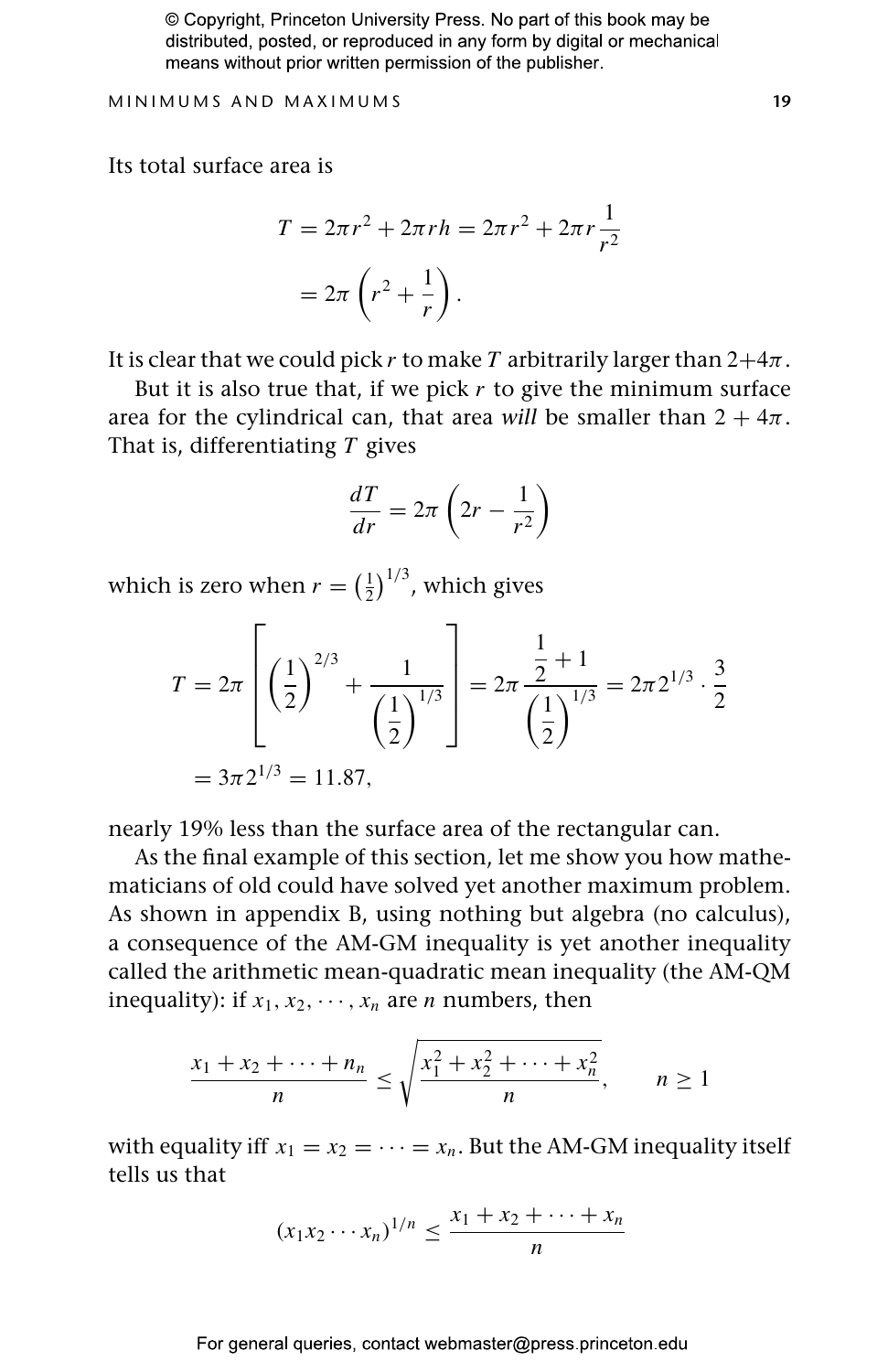**20** CHAPTER 1

with equality iff  $x_1 = x_2 = \cdots = x_n$ , and so

$$
(x_1x_2\cdots x_n)^{1/n} \le \sqrt{\frac{x_1^2 + x_2^2 + \cdots + x_n^2}{n}}
$$

with equality iff  $x_1 = x_2 = \cdots = x_n$ .

This general result has a very pretty geometric interpretation for  $n = 2$ , i.e., for

$$
\sqrt{x_1 x_2} \le \sqrt{\frac{x_1^2 + x_2^2}{2}}.
$$

Suppose that  $x_1^2 + x_2^2 = R^2$  (a constant). The equation  $x_1^2 + x_2^2 = R^2$ is a circle (centered on the origin of the  $x_1, x_2$  coordinate system) with radius *R*, and so  $\sqrt{x_1 x_2}$  is bounded from above by the constant  $R/\sqrt{2}$ . And since  $4x_1x_2$  is the area of a rectangle inscribed in that circle, then that area is bounded from above by the constant  $2R^2$  and that area is equal to  $2R^2$  iff  $x_1 = x_2$ . That is, the inscribed rectangle of maximum area is the inscribed square.

The answers to the problem of the cylindrical can with minimum surface area, with just one end sealed, are

a. 
$$
r = h
$$
  
b. ratio of surface areas  $= \frac{1}{2} \sqrt[3]{4} = 0.7937$ .

### **1.6 Derivatives from Physics**

There are minimum/maximum problems of great interest that *do* contain derivatives, but *not* because we are going to set them equal to zero. They are present because, for example, the *physics* of the problem requires them. The actual determination of a minimum (or a maximum) of something in such problems, however, depends on other sorts of arguments. So, for the penultimate section of this introductory chapter, let me take you through the details of one such problem that has derivatives aplenty because of the *physics* and not because of the mathematics.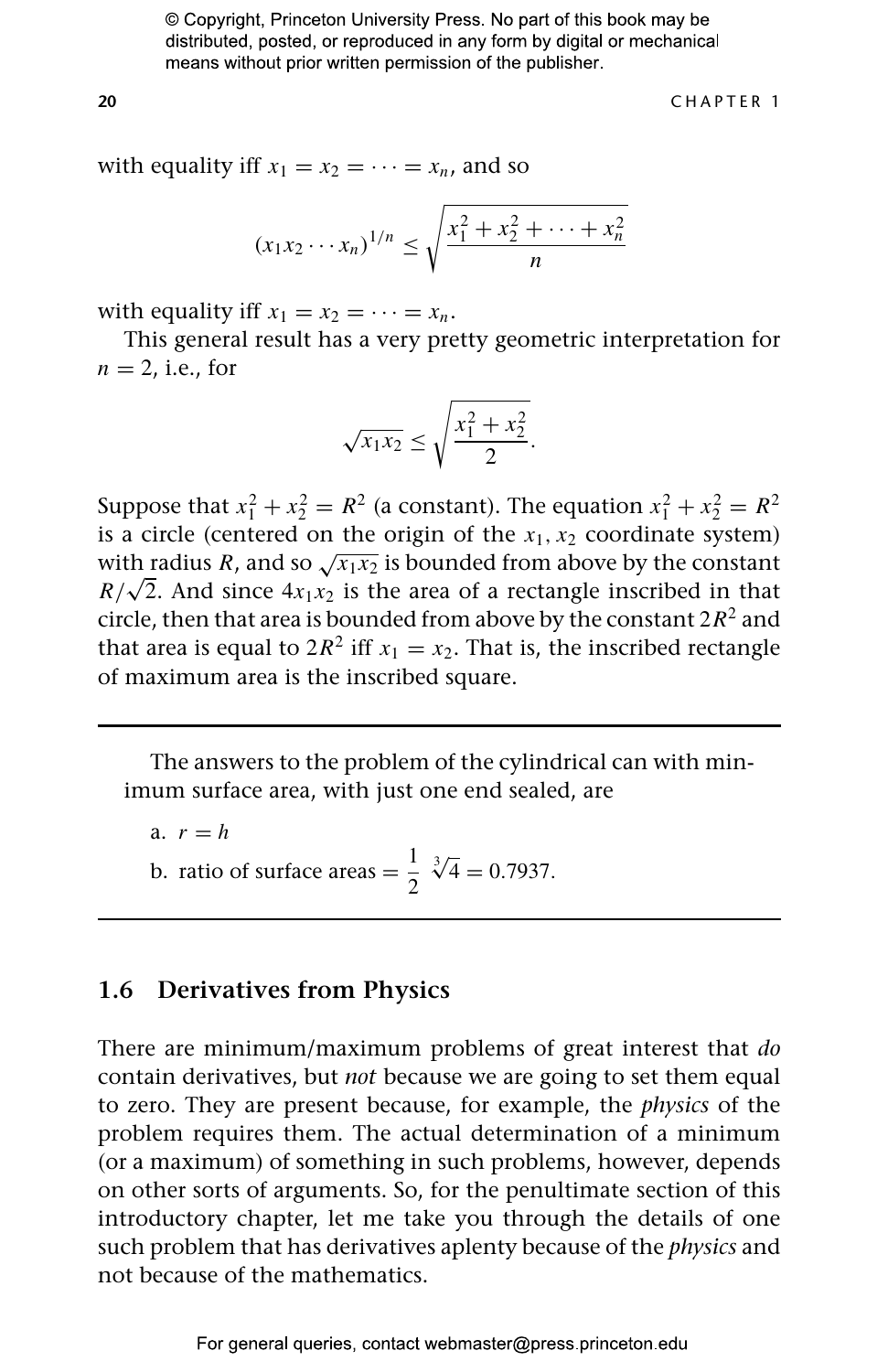

FIGURE 1.5. Vertical cannon shot.

Consider figure 1.5. There we have a cannon pointing straight up, directly away from the center of the earth (not drawn to scale!). If we fire the cannon a shell is ejected with initial velocity  $v_0$ , it rises upward to some maximum height, stops, and then falls back down to the ground. It is clear that the larger  $v_0$ , the higher the shell will go before gravity brings its upward motion to a halt. We can show, in fact, that if  $v_0$  has a certain critical minimum value, then the shell will *not* return to earth. That minimum value for  $v_0$  is called the *escape* velocity.

If we measure distance from the center of the earth as  $r(r = 0)$ *is* the center, and  $r = R$  is the surface of the earth), then Newton's second law of motion (force equals mass times acceleration) and his inverse-square law of gravity tells us that if we ignore air-drag on the shell, then

$$
m\frac{d^2r}{dt^2} = -G\frac{Mm}{r^2}, \qquad r \ge R,
$$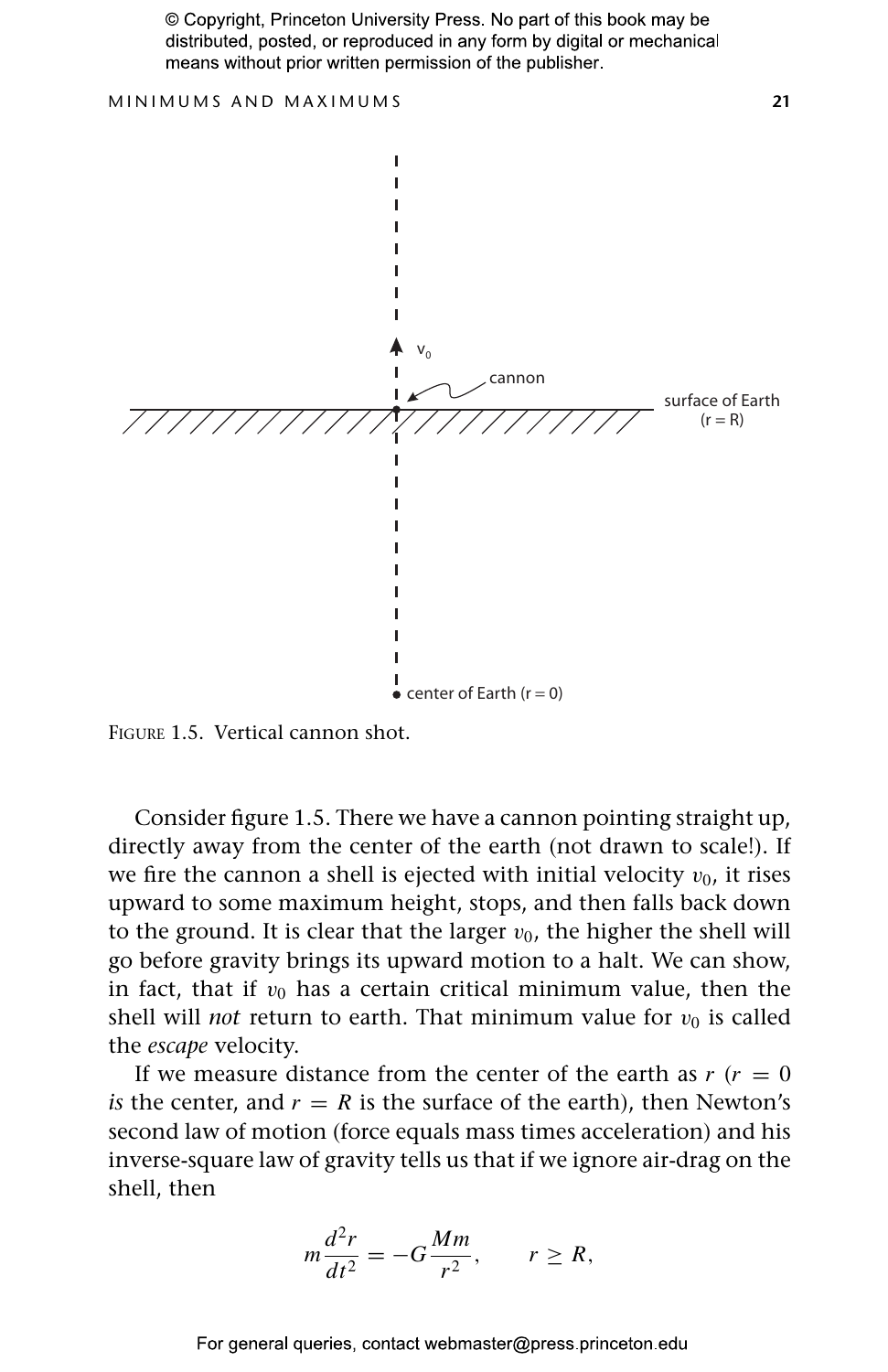**22** CHAPTER 1

where:  $m =$  mass of the shell,  $M =$  mass of the earth,  $G =$  universal constant of gravitation.

The minus sign on the right side of the differential equation is present because increasing *r* is directed upward, while the gravitational force on the shell is in the opposite direction, downward toward the center of the earth.

We can solve this second-order differential equation with the help of a powerful result from differential calculus called the chain rule (discussed in chapter 4): if we write  $v(r)$  as the velocity of the shell at distance *r* from the center of the earth, then by definition

$$
v = \frac{dr}{dt},
$$

and so the acceleration of the shell is

$$
\frac{d^2r}{dt^2} = \frac{dv}{dt} = \frac{dr}{dt} \cdot \frac{dv}{dr} = v\frac{dv}{dr}.
$$

This reduces our original differential equation to the more tractable (with *m* canceled on both sides) equation

$$
v\frac{dv}{dr} = -GM\,\frac{1}{r^2}, \qquad r \ge R.
$$

We can "separate the variables" in this equation and write

$$
v dv = -GM \frac{dr}{r^2},
$$

which is easily integrated to give

$$
\frac{1}{2}v^2 = GM\frac{1}{r} + C,
$$

where *C* is the so-called "constant of indefinite integration." Now, since  $v = v_0$  when  $r = R$ , then

$$
\frac{1}{2} v_0^2 = GM \frac{1}{R} + C,
$$

or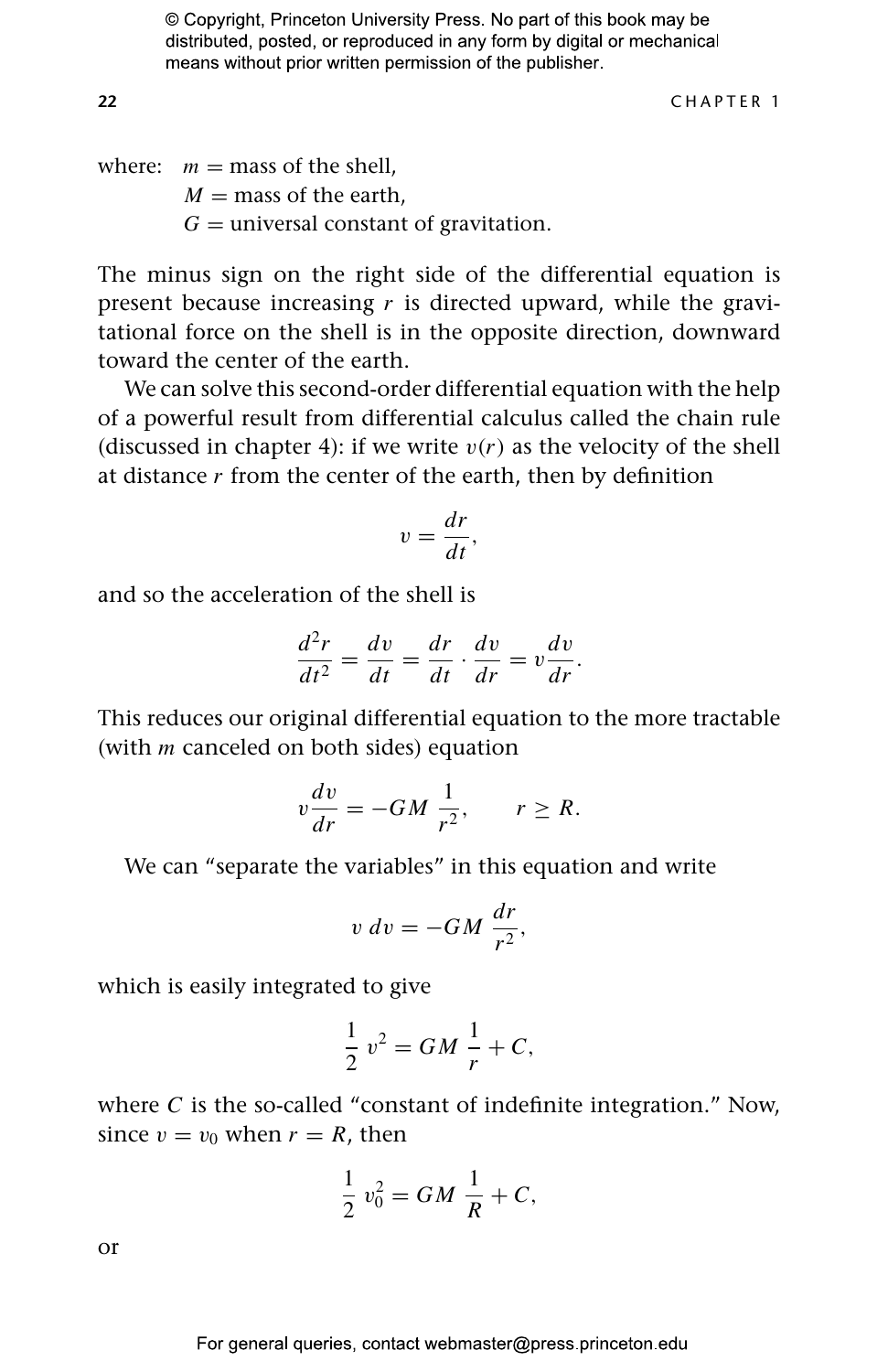MINIMUMS AND MAXIMUMS **23**

$$
C = \frac{1}{2} v_0^2 - GM \frac{1}{R},
$$

and thus

$$
\frac{1}{2}v^2 = GM\frac{1}{r} + \frac{1}{2}v_0^2 - GM\frac{1}{R}.
$$

If we define *H* as the shell's maximum distance from the center of the earth, then, as by definition  $v = 0$  when  $r = H$ , we have

$$
0 = \frac{GM}{H} + \frac{1}{2} v_0^2 - \frac{GM}{R},
$$

or

$$
H = \frac{GM}{\frac{GM}{R} - \frac{1}{2}v_0^2}.
$$

If  $v_0 = 0$  then  $H = R$ , which is simply the obvious; if the shell "leaves" the cannon with zero initial velocity, then it doesn't go anywhere! But as  $v_0$  increases from zero, then *H* increases from *R* and, obviously, as  $\frac{1}{2}v_0^2$  approaches  $GM/R$  we see that  $H$  diverges to infinity, i.e., the shell does not return to earth. So, the minimum escape velocity is the initial velocity given by

$$
v_0 = \sqrt{\frac{2GM}{R}}.
$$

Any velocity greater than this also means the shell isn't coming back, of course.

We can express this result in the following interesting alternative way. When  $r = R$ , the gravitational force on the shell is simply what we call its weight at the surface of the earth, which is *mg*, where *g* is the acceleration of gravity *at the surface*. Thus,

$$
mg = G \frac{Mm}{R^2},
$$

and so  $GM = g R^2$ . This gives the escape velocity as

$$
v_0 = \sqrt{\frac{2gR^2}{R}} = \sqrt{2gR}.
$$

For general queries, contact webmaster@press.princeton.edu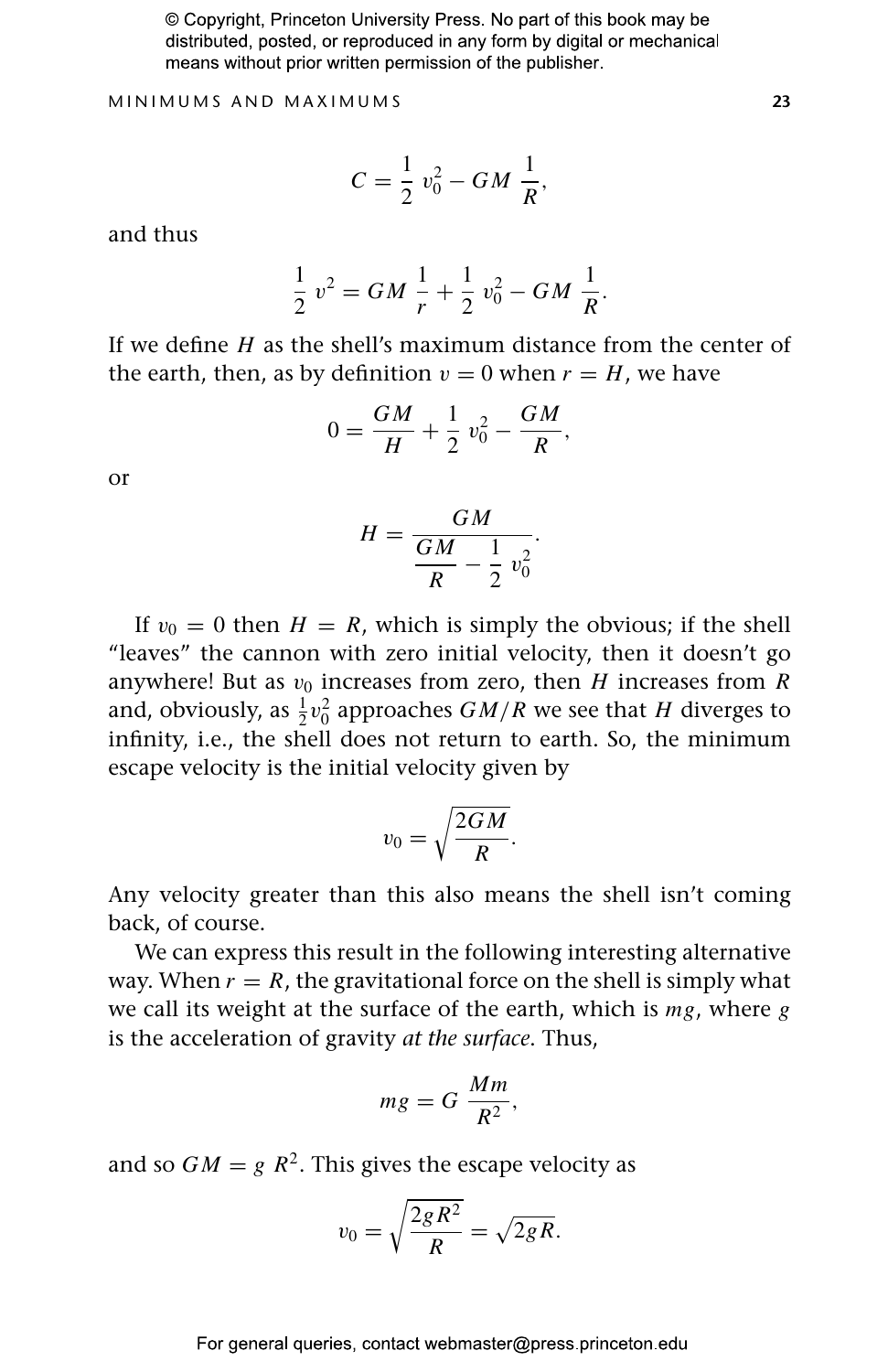**24** CHAPTER 1

Taking the earth's radius as 3,950 miles, and  $g$  as 32.2 ft/sec<sup>2</sup>, we have the escape velocity as

$$
v_0 = \sqrt{2 \times 32.2 \times 3,950 \times 5,280}
$$
 ft/sec  
= 36,649 ft/sec = 6.94 miles/sec.

This is not the way we send people into space, of course, as the initial acceleration of the shell (spaceship) from zero to almost seven miles per second over the length of a cannon barrel would be unsurvivable. (But see Jules Verne's *From the Earth to the Moon.* In his 1865 novel, he proposed getting around the problem of shooting men to the moon using a fantastic 900-foot-long cannon. It wouldn't work, but it *is* clever.) But, serious proposals *have* been made to put nonhuman payloads into orbit or on the moon, using super-high acceleration up to the escape velocity. Such accelerations would be achieved not with a cannon but, rather, with the far more exotic technology of electromagnetic launchers, which are in actual use today at several sophisticated rollercoaster rides around the world.

## **1.7 Minimizing with a Computer**

For the final two examples of this chapter, which return to the theme of the computer as a useful tool in extremal problems, suppose first that a man can walk *n* times faster than he can swim (it seems reasonable that  $n > 1$ , but I'll not use that assumption in what follows). He wants to travel from *A*, on the edge of a circular lake with radius *R* (centered on point *O*) to *C*, also on the edge of the lake. *C*'s location is specified by the given angle *β* (measured from the diameter *AOD*), as shown in figure 1.6. His general strategy is to first swim along the chord *AB*, and then to walk the rest of the way along the lake's edge from *B* to *C*. If his total travel time is *T* , then where should *B* be to minimize *T* ?

If we denote by  $\theta$  the central angle subtended by the man's walk, then the isosceles triangle *OAB* (with the chord *AB* as its base) has equal base angles of  $\alpha$  and a third angle of  $\gamma = \pi - \theta - \beta$ . Thus,

$$
(2\alpha) + (\pi - \theta - \beta) = \pi
$$
 radians,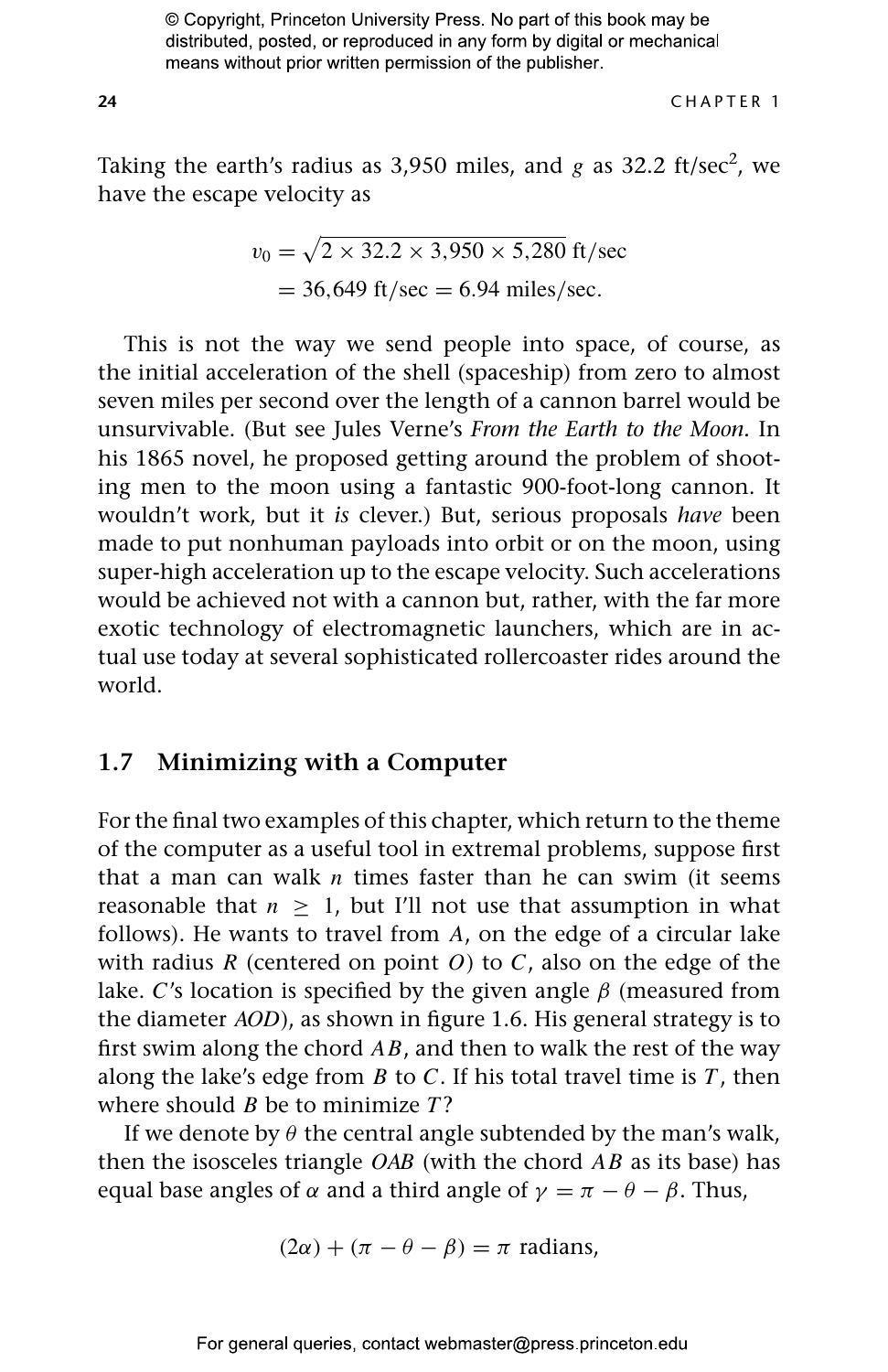MINIMUMS AND MAXIMUMS **25**



FIGURE 1.6. Crossing a circular lake in minimum time.

or

$$
\alpha = \frac{1}{2} (\theta + \beta).
$$

It is clear from figure 1.6 that the man's swimming and walking distances are, respectively,  $2R \cos\left\{\frac{1}{2}(\theta + \beta)\right\}$  and  $R\theta$ . So, if we call his swimming speed unity (in arbitrary units) then his walking speed is *n* and we have the total travel time as

$$
T = 2R \cos \left\{ \frac{1}{2} (\theta + \beta) \right\} + \frac{R\theta}{n}
$$

$$
= R \left[ 2 \cos \left\{ \frac{1}{2} (\theta + \beta) \right\} + \frac{\theta}{n} \right].
$$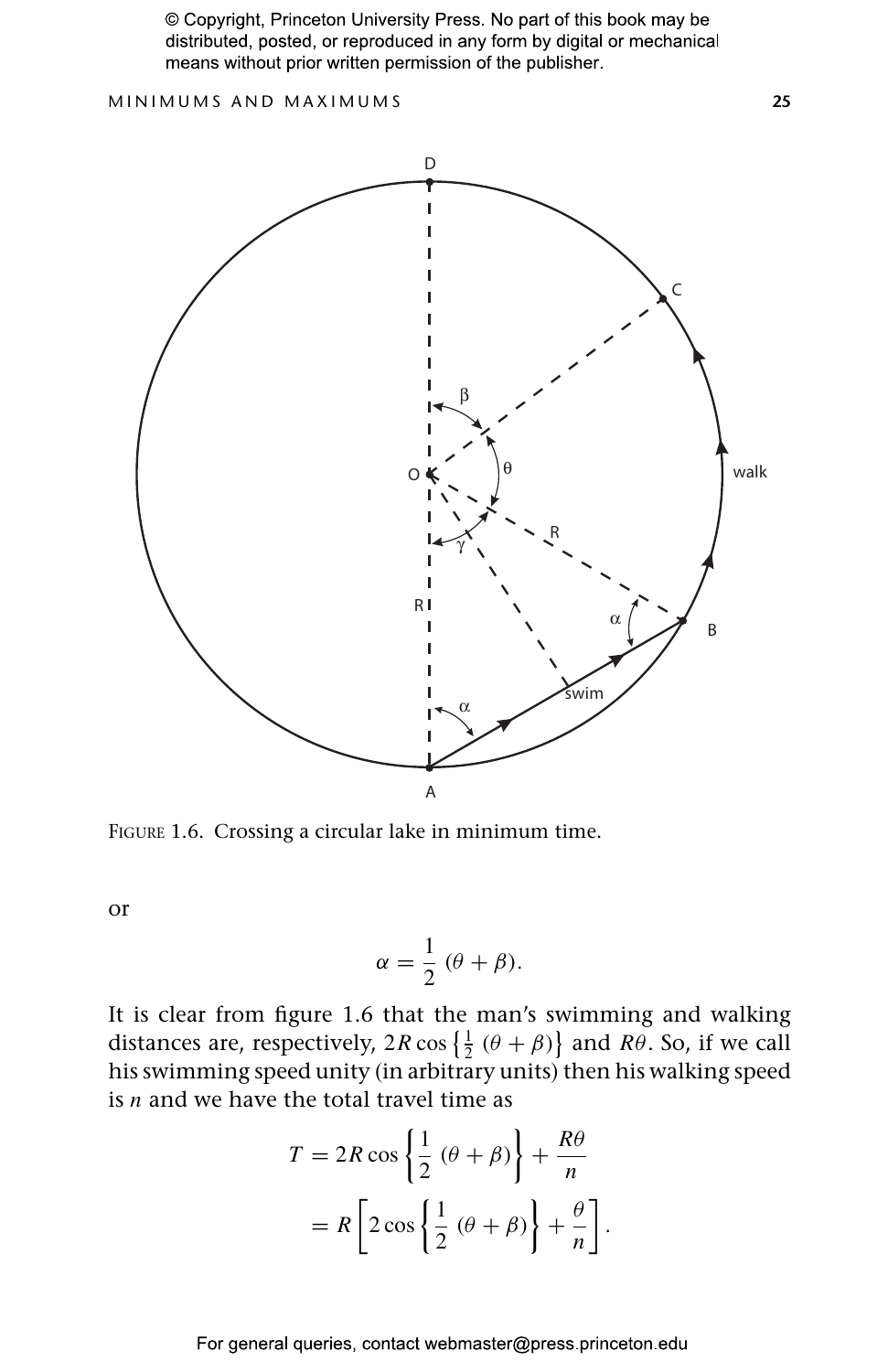**26** CHAPTER 1

As a quick, partial check on this expression, notice that if  $\beta = \pi$ radians  $(C = A)$  then we also have  $\theta = 0$  and  $T = 0$ , just as we should have (it doesn't take any time to travel from where you are to where you are!).

Our problem then is simply this: given a value of *β* in the interval 0 to *π* (thus locating *C*), what *θ* minimizes *T* (thus locating *B*)? This is an easy question to study with the aid of a computer. Figure 1.7 shows how *T* varies with  $\theta$ , for five values of *n*, with  $\beta = 0$  (*C* is directly across the lake from *A*) and figure 1.8 assumes  $\beta = 90^{\circ}$ . In both figures the constant scale factor of *R* in the expression for *T* has been ignored since it has no affect on the value for *θ* that gives an *extrema* in *T* .

The plots in the two figures contain a wealth of information. In figure 1.7, for example, the  $n = 1$  and  $n = 1.5$  curves have their minimum values at  $\theta = 0$  (the man should *swim*, all the way, from *A* to *C*), while the  $n = 2$ ,  $n = 2.5$ , and  $n = 3$  curves have their



FIGURE 1.7. Total travel time across the lake,  $\beta = 0^{\circ}$ .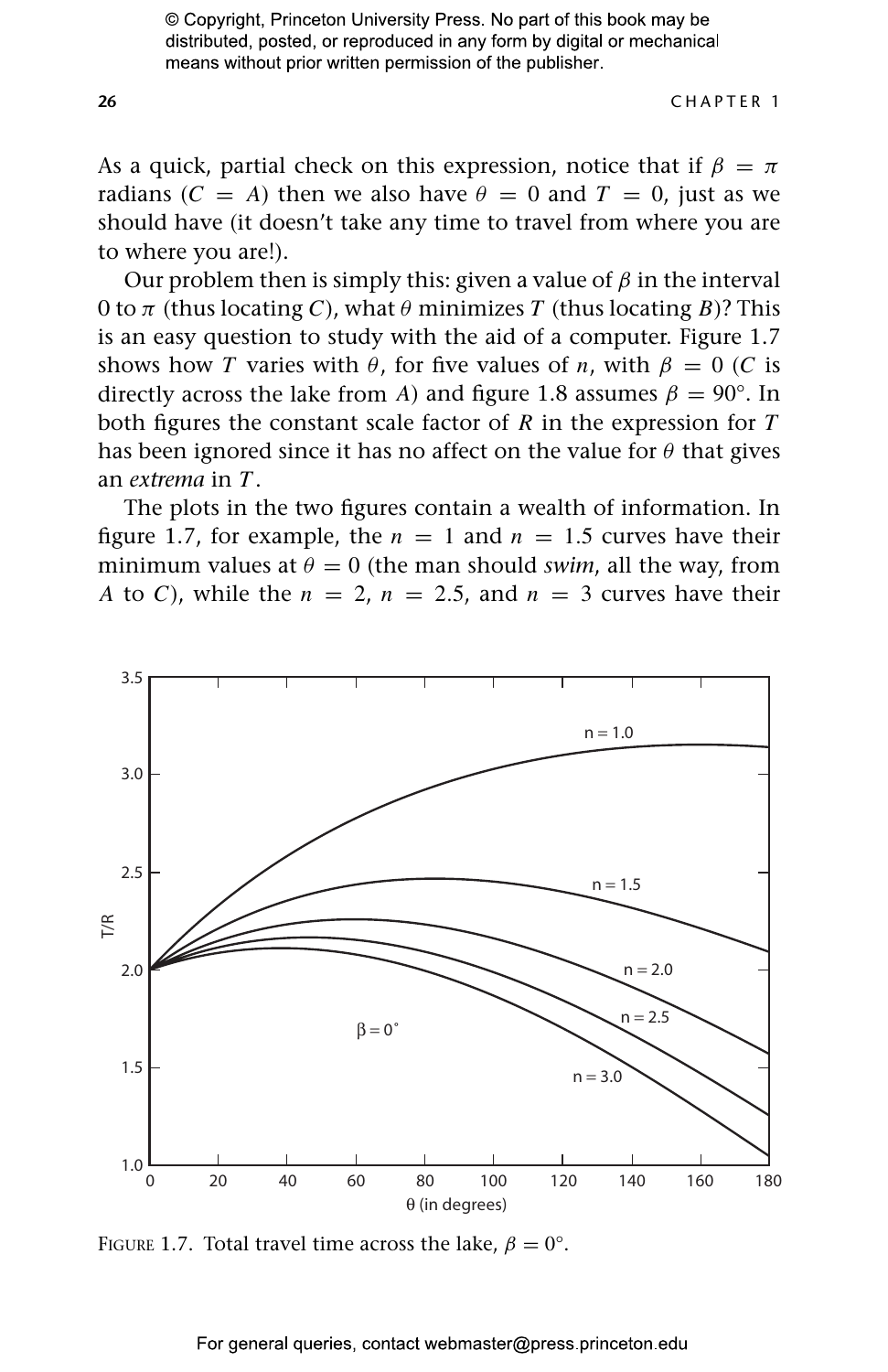MINIMUMS AND MAXIMUMS **27**



FIGURE 1.8. Total travel time across the lake,  $\beta = 90^{\circ}$ .

minimum values at  $\theta = 180^{\circ}$  (the man should *walk*, all the way, from *A* to *C*). The curves suggest that there is some value of *n* between 1.5 and 2 where *either* of the pure walk-only and swim-only strategies would give the minimum travel time. What is that critical value of *n*? A little thought should convince you it is  $n = \frac{1}{2}\pi = 1.57$ . The curves of figure 1.8 suggest the same general conclusion for  $\beta > 0$ , i.e., as *n* increases from unity the strategy for minimizing the total travel time begins as the pure strategy of swimming all the way and then switches to the pure strategy of walking all the way. Is this always true? That is, for any value of  $β$ , is it true that there is never a mixed strategy of walking *and* swimming that minimizes *T*? I'll leave that for you to think about!

For my last example in this chapter, consider the following problem that is superficially similar to the one just treated, but which offers some surprising complications. But *not* so much complication that we can no longer make a fruitful computer analysis. So,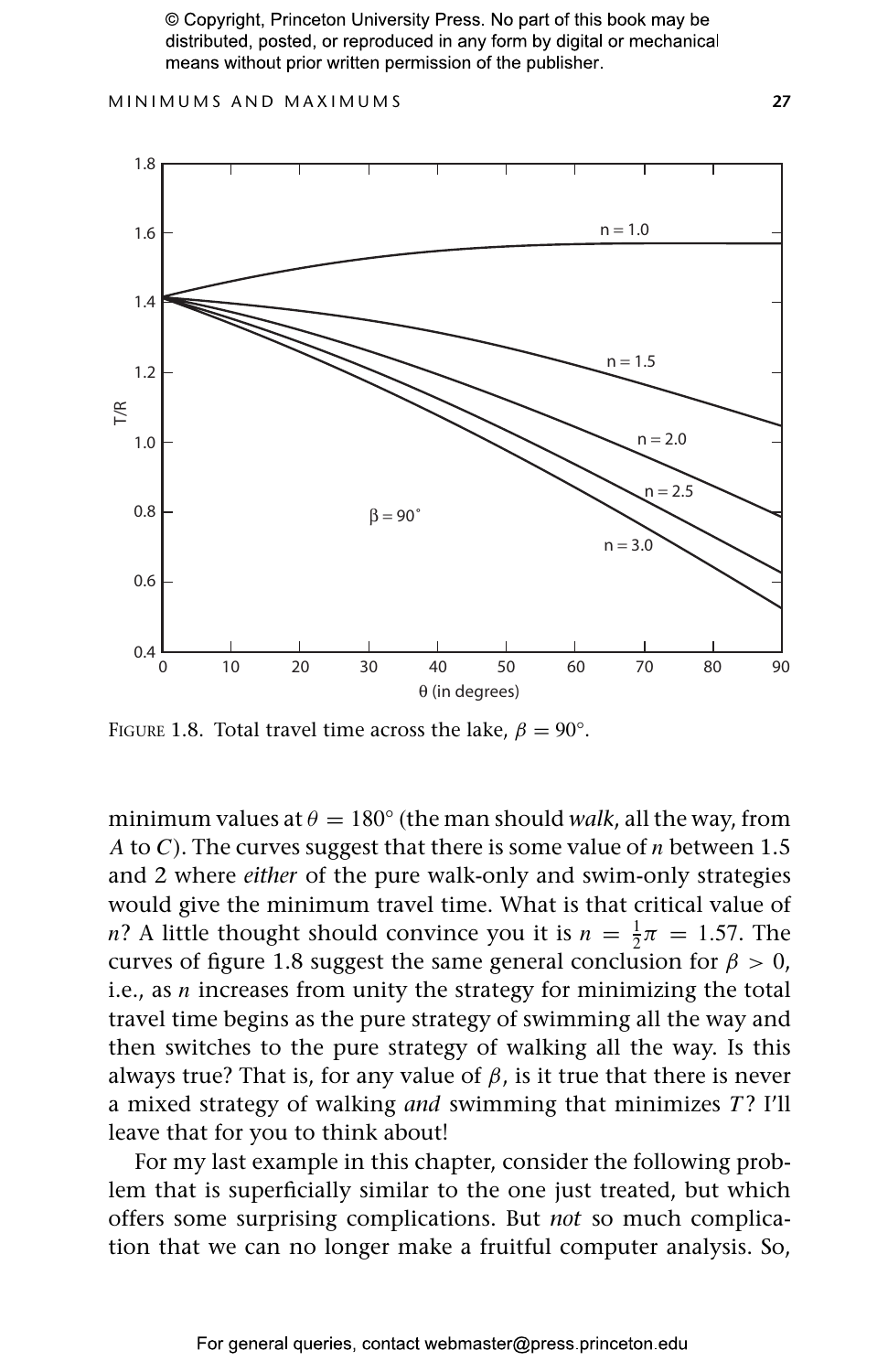

FIGURE 1.9. Another water-crossing problem.

suppose now that the man is initially at point *A* on a beach with a right-angle bend, as shown in figure 1.9. The man wishes to travel from *A* to *E* in minimum time; at any point *B*, as he walks along the first section of beach toward *C*, he can enter the water and swim to *D*, where he exits the water and continues walking on the second section of beach to *E*. That is, he can "cut a corner" from one section of beach to the other. The lengths of the two sections of beach are *a* and *b*, as shown in figure 1.9.

It is not difficult to express the problem mathematically. If we write  $v_1$  and  $v_2$  for the man's speeds while swimming and walking, respectively, and if *x* and *y* are the distances of points *D* and *B* from the corner of the beach (*C*), respectively, then the total travel time is a function of *two* variables:

$$
T(x, y) = \frac{a - y}{v_2} + \frac{\sqrt{x^2 + y^2}}{v_1} + \frac{b - x}{v_2}
$$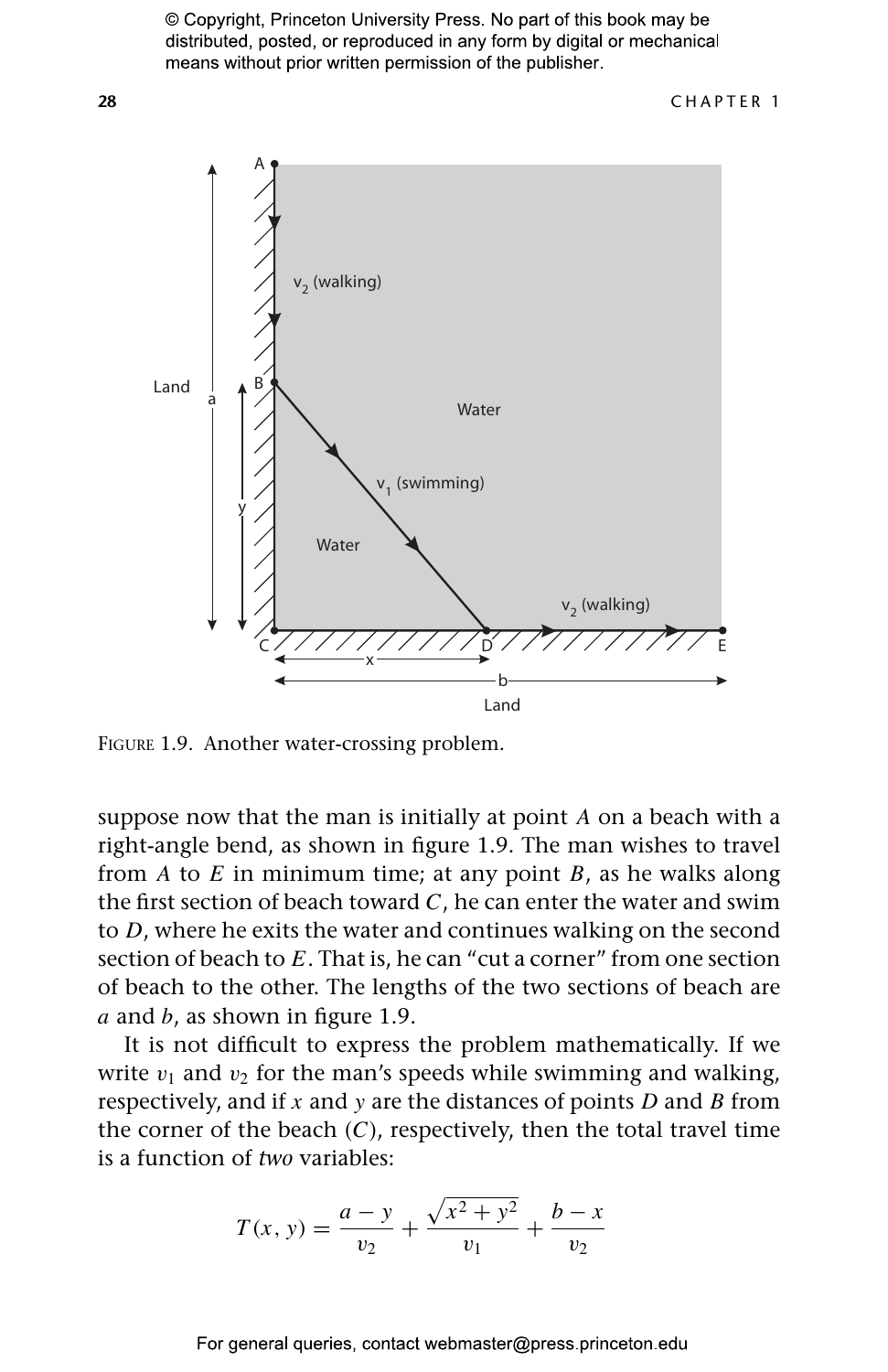MINIMUMS AND MAXIMUMS **29**

$$
= \frac{(a+b)-(x+y)}{v_2} + \frac{\sqrt{x^2+y^2}}{v_1}.
$$

Our problem, then, is to determine the values of *x* and *y* that minimize *T* for given values of *a*, *b*,  $v_1$ , and  $v_2$ .

The answer for  $v_1 > v_2$ , for *any a* and *b*, is physically obvious:  $x = b$  and  $y = a$ , i.e., the man *swims* the entire trip because then he travels the straight line path (shortest possible path) from *A* to *E* at the greater speed. As argued before, swimming faster than he can walk isn't very plausible, however, and the case of  $v_1 < v_2$  is far more interesting (both physically *and* mathematically). Before continuing with the analysis of  $T(x, y)$ , it is important to notice that, with a *single* exception, the values of *x* and *y* are independent, subject only to the constraints of  $0 \le x \le b$ ,  $0 \le y \le a$ . The single exception is that if either  $x$  or  $y$  is zero then so must be the other; this is because of the physically required *continuous* nature of a path from *A* to *E*.

Now, we *could* attack the problem of minimizing  $T(x, y)$  with the aid of rather sophisticated calculus, but that isn't attractive for several reasons. First, that would be out of place so early in this book and, second, there is a very pretty *geometric* interpretation of the problem. Indeed, you'll see the same approach used later, when we get to linear programming in chapter 7. And third, the approach I'll show you now makes great use of the sheer computational power of a computer.

To begin, all pairs of points  $(x, y)$  that satisfy the constraints  $0 \le x \le b$ ,  $0 \le y \le a$  form what is called the set of *feasible* solutions. For our problem, this set is the rectangle shown in figure 1.10, with the understanding that the bottom edge  $(x > 0, y = 0)$  and the left vertical edge  $(x = 0, y > 0)$  are *not* included in the feasible solution set; the corner *point (*0*,* 0*) is*, however, in the feasible solution set. We want to find the point in the feasible solution set that minimizes *T (x, y)*. Now, notice that we can write

$$
v_1v_2 T = v_1(a+b) - v_1(x+y) + v_2\sqrt{x^2 + y^2},
$$

or

$$
\sqrt{x^2 + y^2} - \left(\frac{v_1}{v_2}\right)(x + y) = U,
$$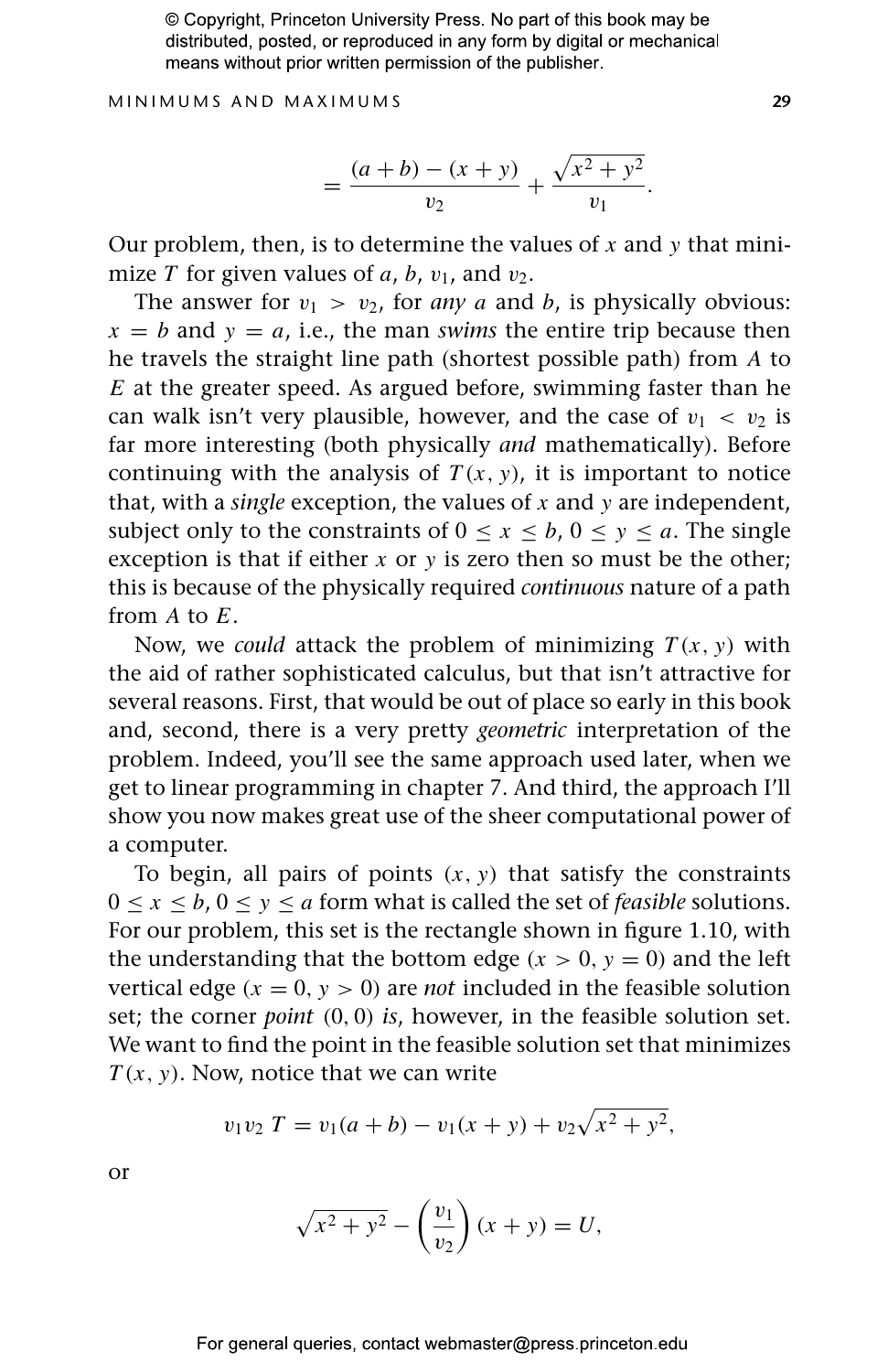

FIGURE 1.10. Feasible solution set for the geometry of figure 1.7.

where

$$
U = v_1 T - \left(\frac{v_1}{v_2}\right)(a+b).
$$

Since  $v_1$ ,  $v_2$ ,  $a$ , and  $b$  are given positive constants, then it is clear that the minimization of *T* is equivalent to the minimization of *U*. This simple observation turns out to be the key observation in the following analysis.

The equation

$$
\sqrt{x^2 + y^2} = \left(\frac{v_1}{v_2}\right)(x + y) + U
$$

defines a curve  $y = y(x)$  for any given U; as we vary U we will also vary the curve  $y = y(x)$ . We wish to determine the minimum *U* that results in a curve that still passes through at least one point of the feasible solution set. Using a computer to draw these curves will give us all the insight we need to determine the minimizing  $U (= U_{min})$ and, hence, the minimized  $T (= T_{min})$ :

*(continued...)*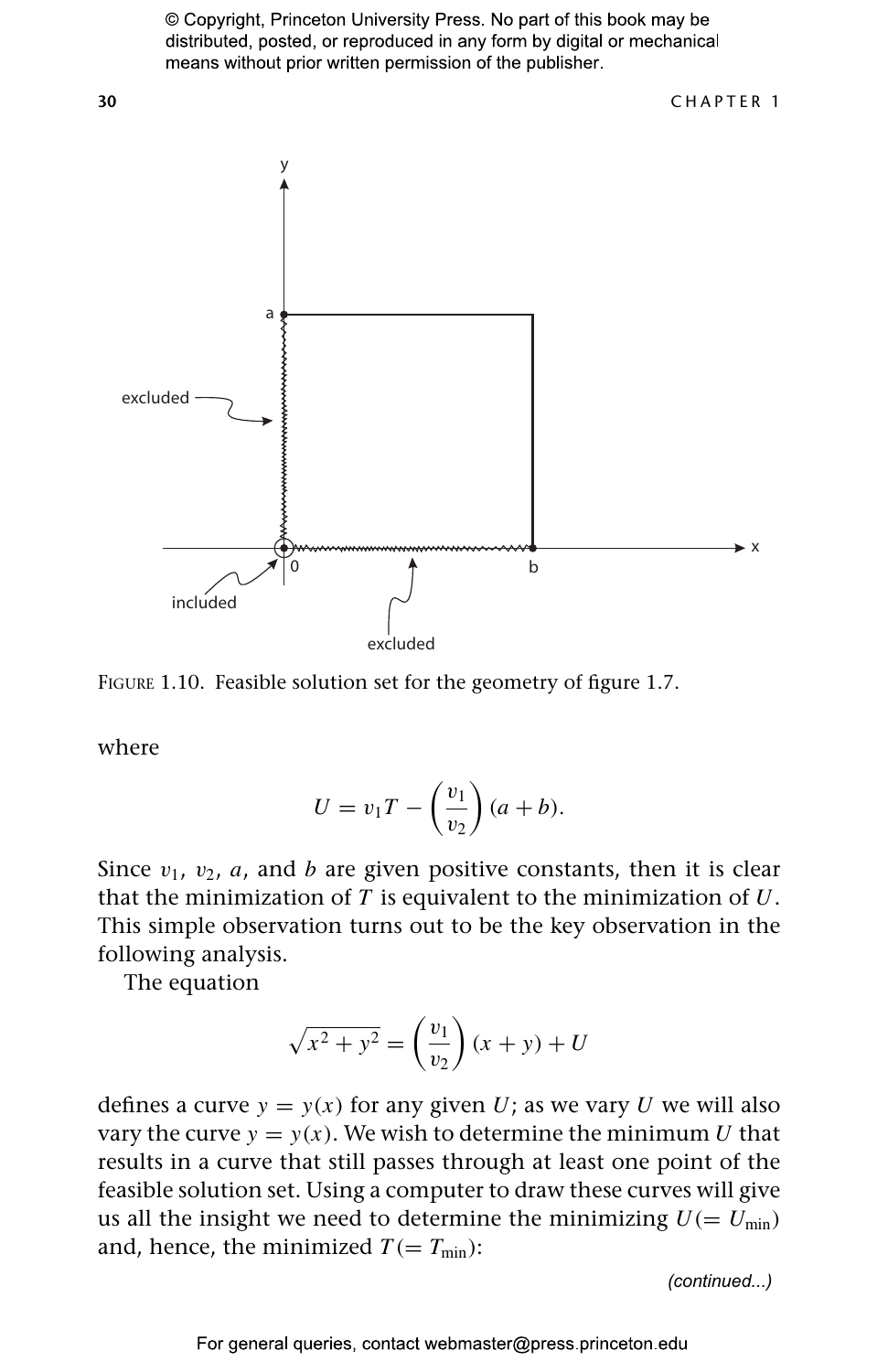# **I**ndex

action. *See* least action algorithm, computational efficiency of, 295, 309–10. *See also* the specific algorithm Almgren, Frederick, 262, 274 anti-solar line, 179–80, 187, 189. *See also* solar line Apollonius of Perga, 37 Appel, Kenneth, 90 Archimedes, 15, 37, 47 area, of a figure, 15, 39, 218–19, 252, 352–58 Aristotle, 46, 105 Bacon, Roger, 192 basketball, 158–65 Bellman, Richard, 312–14, 316–17 Beltrami, Eugenio, 240 Beltrami's identity, 240, 248–49, 261. See also *Euler-Lagrange* equation Berkeley, George, 140, 166 Bernoulli, Daniel, 211 Bernoulli, Jacob, 172, 219, 244–45 Bernoulli, Johann, 139, 172, 174, 197– 98, 210–12, 214–15, 217, 219–21, 228, 233, 240–45, 249 Bertrand, Joseph, 61 Besicovitch, Abram, 60 Bird, Larry, 160 Bolzano, Bernard, 115 Boscovich, Ruggero, 344 Bouvelles, Charles, 217 Boys, C. V., 270, 273–74 Boys, Marion, 273–74 brachistochrone, 210–17, 219–26, 229–31, 233–34, 238–41, 246

calculus: differential, 117–19, 123, 140–47; integral, 145, 227–28; of variations, 117, 139, 145, 200, 222, 230–41, 247–59, 274–78 Carroll, Lewis (*Sylvie and Bruno Concluded*), 230 catenary, 241–51 catenoid, 262, 266–69 Cavalieri, B. F., 279 chain rule, 22, 117, 126, 169, 185, 218, 227, 236, 350 Chebyshev, Pafnuty, 61–62 Clifford, William Kingdon, 301 computers, use of, 24–36, 79, 84–85, 88–94 concave: figure, 54, 60; function, 336–38 convex: figure, 53–54, 345–46, 353–54; function, 63, 336–337, 339–41; hull, 68–69 Cooper, Paul, 229–30 cuts, method of. *See* integer programming cycloid, 217–24, 228–29, 234. *See also* tautochrone Dantzig, George, 294–95, 298, 308–10 Da Vinci, Leonardo, 134 De L'Hospital, G-F-A, 171–72, 174, 211, 215 Delta Airline problem, 284–85 derivative: of composite function, 124– 26, 198–99; definition, 97, 114–17, 124–25, 131–32, 169; first, 112, 114, 162; in physics, 20–22, 143, 153–54; of hyperbolic functions, 127; of integral, 236; of natural logarithm, 124–26;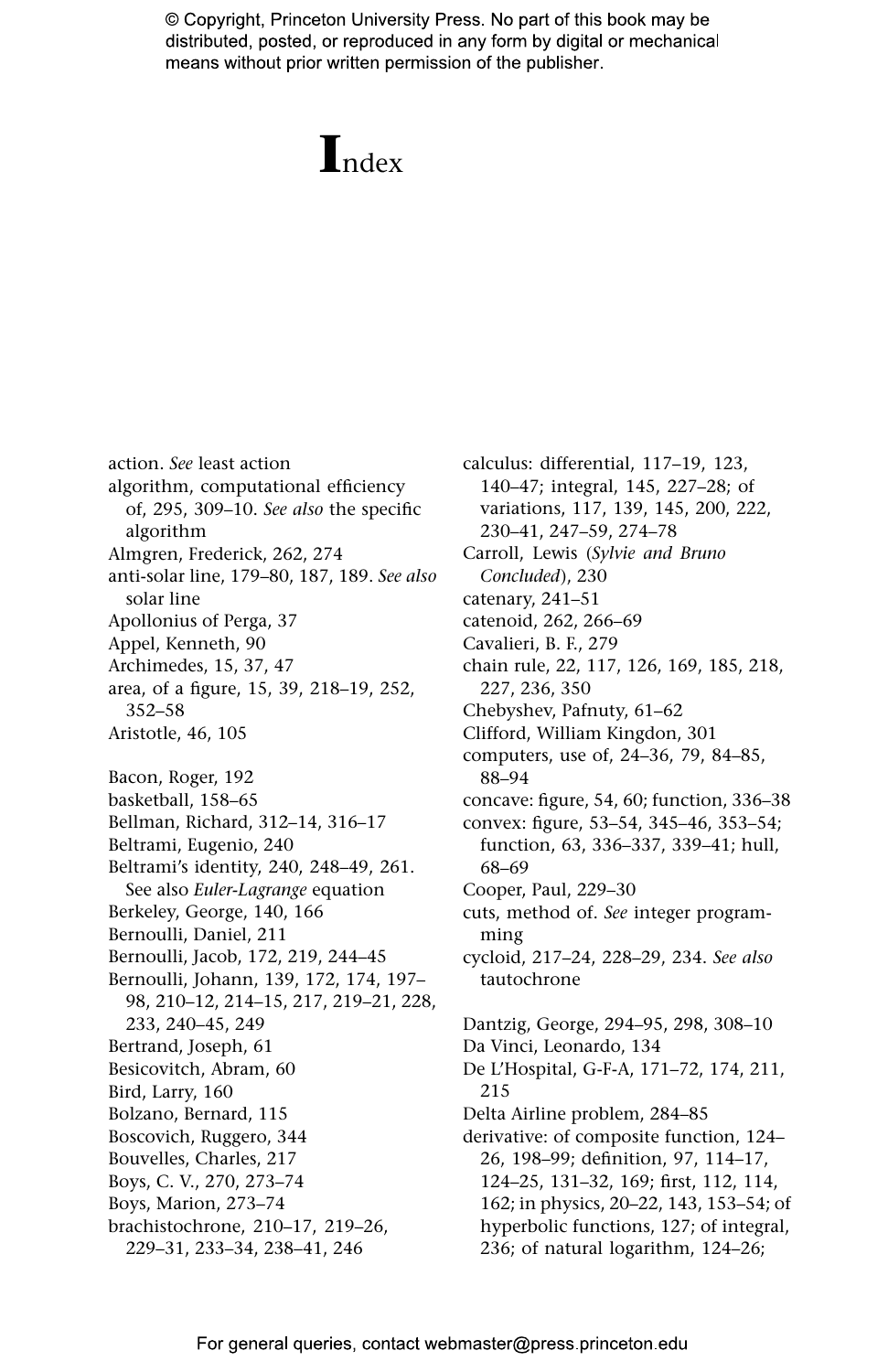**370** INDEX

derivative (*continued*) partial, 236, 358–59; of product, 144– 45, 173; of quotient, 141, 144–45, 147; second, 117, 143, 150, 152, 158, 341 Descartes, René, 99–101, 103–8, 117, 119–20, 131, 139, 187–88, 190, 192 Dido, Queen of Carthage, 45–46 diet problems, 297–304, 308 differential: arc length, 221, 238, 243, 247, 252, 260; equation for brachistochrone, 215; equation for catenary, 243, 249, 262; surface area, 260 directed graph, 290–93 Dirichlet, Peter, 59 dispersion of refracted light, 138–39 Dorfman, Robert, 308 double bubble conjecture, 269–71 Douglas, Jesse, 263 duality, 6, 13, 55–56, 68 dynamic programming, 291, 295, 305, 312–29 Ehlers. G., 13 ellipsoid algorithm, 310 elliptic integral, 202, 351 energy: conservation of, 167, 204, 214, 221, 347; kinetic, 203, 214, 347; potential, 204, 214, 247, 347 equilibrium, stable, 176–77, 242, 243 Erdõs, Paul, 62 escape velocity, 21, 23–24 Euclid, 7–8, 60, 72, 101, 134, 331 Euler, Leonhard, 70, 233, 259, 262, 264, 351 Euler-Lagrange equation, 145, 231–42, 248–50, 252–57, 260–62, 359–60. *See also* Beltrami's identity exponential time, 309, 311. *See also* algorithm, computational efficiency of extrema: definition, 3, 7, 112, 142, 155; global, 113; local, 113, 143; maximum/minimum, 26–33, 62–69, 72–79, 113, 136, 142–44, 147, 149–52, 158, 177, 185 factory problem, 284 Fagnano, G.C.T., 65

Fagnano, G. F., 65 feasible solution set, 29–30, 32–33, 301–4, 306, 311, 324 Fejer, Lipót, 66 Fermat, Pierre, 90, 99–100, 104, 106–15, 117–20, 123–24, 127–28, 130–34, 140, 211, 279 Fermat's point, 279 Fibonacci, 71 Fields Medal, 309 Fizeau, Hippolyte, 106 folded envelope problem, 79–85 folium of Descartes, 119–20 Fontana, Niccolo. *See* Tartaglia Forysth, Andrew, 274 Foucault, Jean, 106 four-color conjecture, 90 Fourier, Joseph, 296 functional, 210, 222, 233 functional equation, 313–14, 316, 318–19, 324–28. *See also* recurrence fundamental lemma, of calculus of variations, 238 Galileo, Galilei, 200–202, 204, 208–11, 214, 217, 221, 223, 240–41, 351 gamma function, 70 Gauss, C. F., 272, 292 geodesic, 38 ghost hubs, 285–86 Goldschmidt, G.W.B., 266, 271–72 Goldstein, Rebecca (*Strange Attractors*), 191, 274 golf, 157–58 Gomory, Ralph, 307 gravitational field, motion in, 21–24, 95, 152–71, 200–210, 347–51 Gregory, David, 232 gunnery problem, 165–71 Haken, Wolfgang, 90 Hales, Thomas, 51, 90 Halley, Edmond, 166–68, 171, 198, 220 hanging chain problem, 240–47, 262 hanging picture problem, 73–77, 91–94, 147–48 Hariot, Thomas, 103, 106 Hawking, Stephen, 197 Helprin, Mark (*Winte's Tale*), 246–47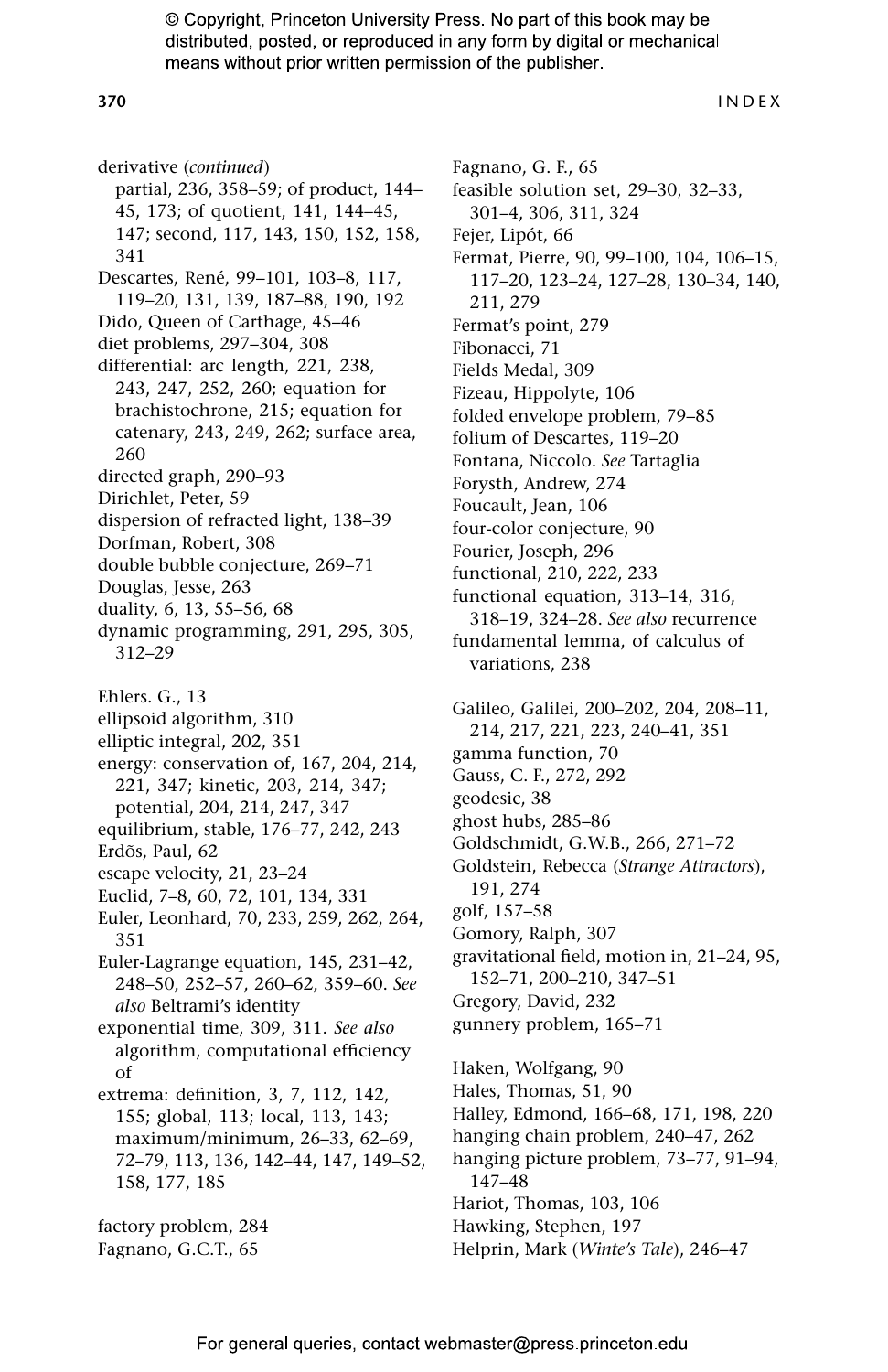#### INDEX **371**

Heron, of Alexandria, 15, 102, 127, 132–34 Heron's formula, 15, 39, 43 Hoffmann, J. E., 280 Hölder, Otto, 341 honeycomb conjecture, 51, 90 Hooke, Robert, 250 Hudde, Johann, 115 Huygens, Christiaan, 7, 104, 220–21, 241 index of refraction, 137–39, 182, 188 induction, proof by, 13, 315–16, 333, 339–41 inequality: AM-GM, 13–20, 49, 75, 77, 331–33, 338; AM-QM, 19, 334–38; constraint, 29, 276, 278, 296–306, 310–11, 313; Jensen's, 53, 62–63, 336–41; triangle, 11, 15 inflection point, 145 integer programming, 304–7, 324, 326 integration, by parts, 145, 236–37, 254 interior algorithm, 311 isoperimetric: problem, 6, 37–38, 45– 47, 53–59, 219, 231, 251–57, 354; quotient, 47–51, 62 Jefferson, Thomas, 250 Jensen, J.L.W.V., 53 Jungius, Joachim, 241 Kakeya, S., 60 Kantorovich, Leonid, 308–9 Karmarkar, Narendra, 311–12 Kepler, Johannes, 102, 108–9 Kepler sphere packing conjecture, 90 Khachiyan, Leonid, 310 Kierkegaard, Søren, 320 Klee, Victor, 310–11 König, J. S., 134, 344 Koopmans, Tjalling, 308 Lagrange, Joseph, 117, 134, 233, 262–63 Lagrange multiplier, 63, 248, 253, 257, 274 Laplace, P. S., 117 least action, principle of, 134 least time, principle of, 107–8, 127–28, 174, 210–11, 221, 231 Legendre, A. M., 351

Leibniz, Gottfried, 90, 99, 109, 115, 117, 126, 132, 134, 140, 145, 172, 200, 210, 215, 219, 241, 348 Leibniz's rule. *See* derivative: of integral length, of a curve, 230, 238, 252, 259 Leonardo of Pisa. *See* Fibonacci L'Hospital's rule, 172–74 Lhuilier, Simon, 54 light: as particles, 104; as waves, 106 linear programming, 29, 295–304, 308–12 Maclaurin, Colin, 331 mailable package paradox, 149–52 Mascheroni, Lorenzo, 250 *MATLAB*, 79, 365 Maupertuis, P.L.M., 133–34 mean: arithmetic, 13, 331, 334; geometric, 13, 331; quadratic, 336. *See also* inequality Melville, Herman (*Moby-Dick*), 228 Minty, George, 310–11 muddy wheel problem, 94–97 Müller, Johann. *See* Regiomontanus Nash, John, 309 Newton, Isaac, 21, 90, 99, 109, 115, 117– 20, 122–23, 140, 143, 166, 171–72, 193, 197–98, 200, 210, 215, 219–20, 231–32, 250, 351 Newton-Raphson method, 120–23, 223, 264 Newton's equation, for the N*th* order rainbow, 194 Newton's function, 120–23 Nobel prize in economics, 308–9 nonlinear programming, 326 objective function, 296, 300–303, 305–6, 313 optimal: location problem, 283–86; policy, 314, 319, 321–29 optimality, principle of, 313–14, 316–18 Pappus of Alexandria, 47, 113, 343 parabola, 110–11, 118–19, 154, 241, 245–47, 336–37 parametric equations, 217–19, 222, 224, 252, 259, 352–53

pipe-and-corner problem, 85–89